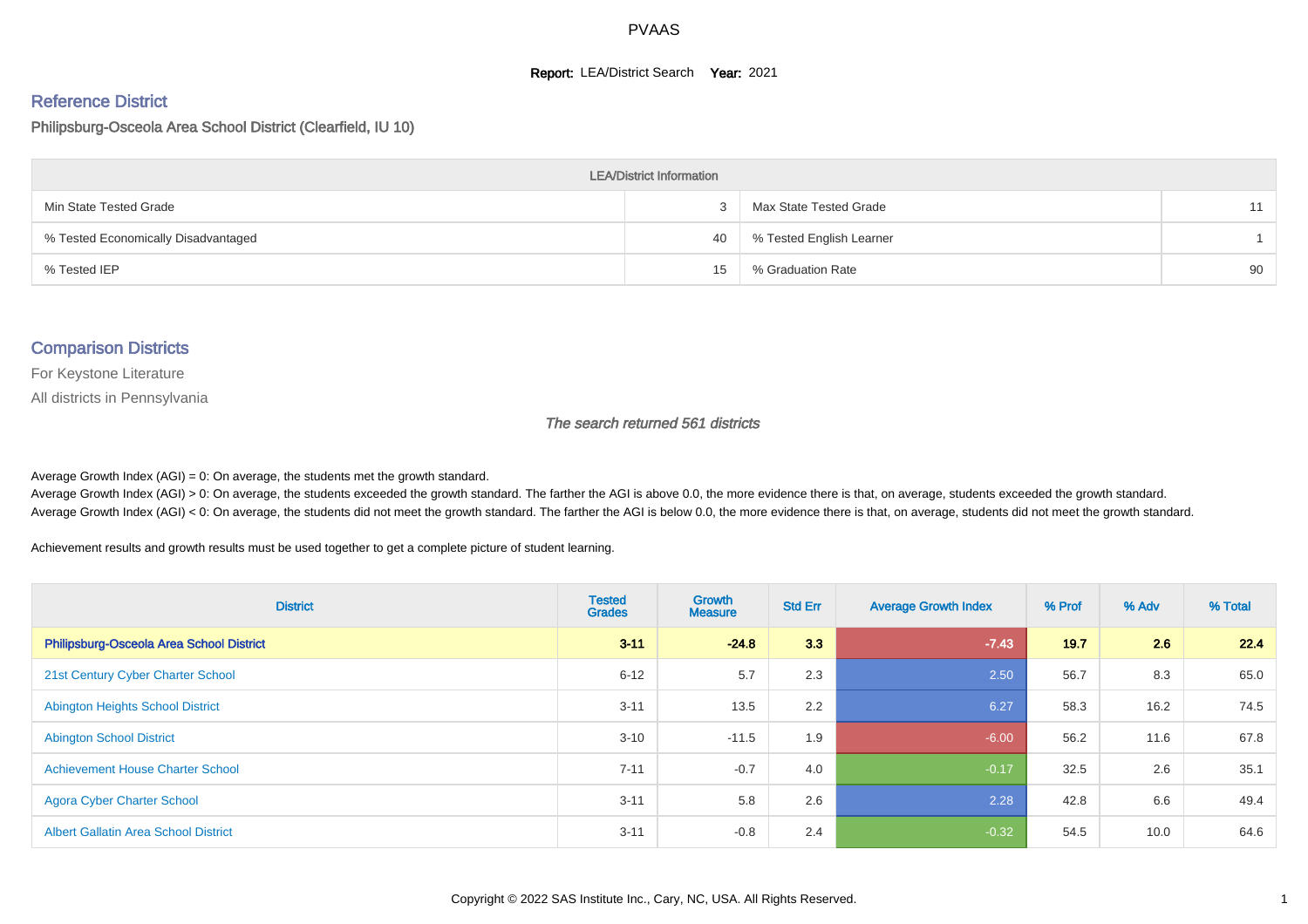| <b>District</b>                                 | <b>Tested</b><br>Grades | <b>Growth</b><br><b>Measure</b> | <b>Std Err</b> | <b>Average Growth Index</b> | % Prof | % Adv   | % Total |
|-------------------------------------------------|-------------------------|---------------------------------|----------------|-----------------------------|--------|---------|---------|
| Philipsburg-Osceola Area School District        | $3 - 11$                | $-24.8$                         | 3.3            | $-7.43$                     | 19.7   | 2.6     | 22.4    |
| <b>Aliquippa School District</b>                | $3 - 11$                | $-9.0$                          | 4.2            | $-2.14$                     | 11.0   | $0.0\,$ | 11.0    |
| <b>Allegheny Valley School District</b>         | $3 - 11$                | 8.5                             | 3.9            | 2.17                        | 53.1   | 12.2    | 65.3    |
| <b>Allegheny-Clarion Valley School District</b> | $3 - 10$                | 7.8                             | 4.7            | 1.65                        | 53.3   | 3.3     | 56.7    |
| <b>Allentown City School District</b>           | $3 - 12$                | 5.3                             | 1.4            | 3.88                        | 25.3   | 2.7     | 28.0    |
| <b>Altoona Area School District</b>             | $3 - 12$                | 3.3                             | 1.6            | 1.99                        | 47.7   | 8.2     | 55.9    |
| Ambridge Area School District                   | $3 - 12$                | 9.1                             | 2.6            | 3.46                        | 50.4   | 10.7    | 61.1    |
| <b>Annville-Cleona School District</b>          | $3 - 12$                | $-12.1$                         | 2.7            | $-4.46$                     | 34.9   | 7.8     | 42.6    |
| <b>Antietam School District</b>                 | $3 - 10$                | $-4.3$                          | 3.8            | $-1.13$                     | 36.4   | 5.4     | 41.8    |
| <b>Apollo-Ridge School District</b>             | $3 - 12$                | $-4.7$                          | 3.7            | $-1.24$                     | 50.0   | 10.0    | 60.0    |
| <b>Armstrong School District</b>                | $3 - 11$                | 2.6                             | 1.7            | 1.53                        | 51.5   | 6.1     | 57.6    |
| <b>Athens Area School District</b>              | $3 - 11$                | 1.6                             | 2.5            | 0.64                        | 46.9   | 7.6     | 54.5    |
| <b>Austin Area School District</b>              | $3 - 11$                | $-5.7$                          | 6.4            | $-0.90$                     | 33.3   | 5.6     | 38.9    |
| <b>Avella Area School District</b>              | $3 - 12$                | $-0.3$                          | 4.7            | $-0.05$                     | 49.3   | 14.5    | 63.8    |
| <b>Avon Grove Charter School</b>                | $3 - 11$                | 9.0                             | 2.9            | 3.13                        | 58.8   | 16.7    | 75.5    |
| <b>Avon Grove School District</b>               | $3 - 10$                | 10.0                            | 1.6            | 6.26                        | 56.3   | 18.6    | 74.9    |
| <b>Avonworth School District</b>                | $3 - 10$                | $-12.6$                         | 3.1            | $-4.01$                     | 59.8   | 4.6     | 64.4    |
| <b>Bald Eagle Area School District</b>          | $3 - 11$                | $-2.1$                          | 2.7            | $-0.75$                     | 48.4   | 9.4     | 57.7    |
| <b>Baldwin-Whitehall School District</b>        | $3 - 11$                | 1.8                             | 1.9            | 0.94                        | 58.6   | 8.6     | 67.1    |
| <b>Bangor Area School District</b>              | $3 - 12$                | $-0.9$                          | 2.0            | $-0.43$                     | 44.3   | 4.7     | 49.0    |
| <b>Beaver Area School District</b>              | $3 - 10$                | 4.7                             | 2.4            | 1.94                        | 57.4   | 16.8    | 74.2    |
| <b>Bedford Area School District</b>             | $3 - 11$                | 2.5                             | 2.6            | 0.93                        | 48.5   | 10.0    | 58.5    |
| <b>Belle Vernon Area School District</b>        | $3 - 11$                | 6.5                             | 2.6            | 2.44                        | 55.6   | 11.1    | 66.7    |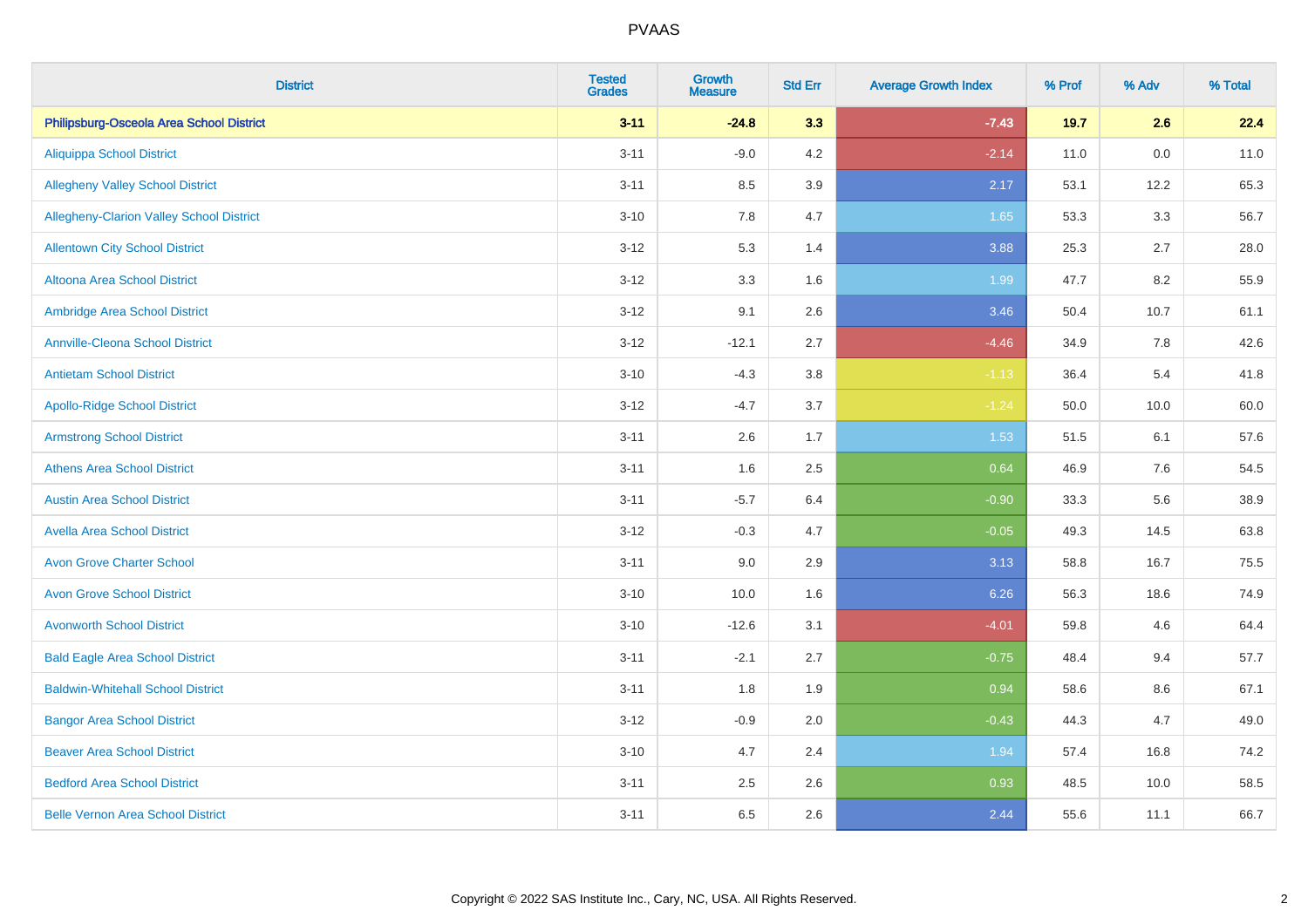| <b>District</b>                              | <b>Tested</b><br><b>Grades</b> | <b>Growth</b><br><b>Measure</b> | <b>Std Err</b> | <b>Average Growth Index</b> | % Prof | % Adv   | % Total |
|----------------------------------------------|--------------------------------|---------------------------------|----------------|-----------------------------|--------|---------|---------|
| Philipsburg-Osceola Area School District     | $3 - 11$                       | $-24.8$                         | 3.3            | $-7.43$                     | 19.7   | 2.6     | 22.4    |
| <b>Bellefonte Area School District</b>       | $3 - 11$                       | $-0.4$                          | 2.2            | $-0.17$                     | 47.6   | 10.6    | 58.2    |
| <b>Bellwood-Antis School District</b>        | $3 - 10$                       | $-1.2$                          | 3.2            | $-0.39$                     | 55.1   | 10.1    | 65.2    |
| <b>Belmont Charter School</b>                | $3 - 10$                       | 16.0                            | 6.5            | 2.45                        | 64.3   | 0.0     | 64.3    |
| <b>Bensalem Township School District</b>     | $3 - 11$                       | 1.6                             | 1.6            | 0.98                        | 38.8   | 8.3     | 47.1    |
| <b>Benton Area School District</b>           | $3 - 10$                       | $-9.7$                          | 4.5            | $-2.18$                     | 43.2   | 5.4     | 48.6    |
| <b>Bentworth School District</b>             | $3 - 11$                       | 5.7                             | 3.2            | 1.75                        | 44.2   | 19.5    | 63.6    |
| <b>Berlin Brothersvalley School District</b> | $3 - 11$                       | 4.0                             | 4.2            | 0.96                        | 48.8   | 14.0    | 62.8    |
| <b>Bermudian Springs School District</b>     | $3 - 11$                       | $-5.5$                          | 2.9            | $-1.94$                     | 56.4   | 6.8     | 63.2    |
| <b>Berwick Area School District</b>          | $3 - 11$                       | $-9.3$                          | 2.6            | $-3.59$                     | 42.1   | 5.5     | 47.6    |
| <b>Bethel Park School District</b>           | $3 - 11$                       | 5.6                             | 1.8            | 3.18                        | 65.3   | 18.6    | 83.9    |
| <b>Bethlehem Area School District</b>        | $3 - 11$                       | 9.3                             | 1.1            | 8.15                        | 44.7   | 12.0    | 56.7    |
| <b>Bethlehem-Center School District</b>      | $3 - 10$                       | 8.1                             | 3.3            | 2.46                        | 35.1   | 1.4     | 36.5    |
| <b>Big Beaver Falls Area School District</b> | $3 - 11$                       | $-3.9$                          | 3.3            | $-1.18$                     | 34.1   | 3.5     | 37.6    |
| <b>Big Spring School District</b>            | $3 - 11$                       | $-9.8$                          | 2.4            | $-4.00$                     | 38.6   | 8.9     | 47.5    |
| <b>Blackhawk School District</b>             | $3 - 11$                       | 4.7                             | 2.3            | 2.01                        | 55.8   | $8.8\,$ | 64.6    |
| <b>Blacklick Valley School District</b>      | $3 - 11$                       | 8.0                             | 4.3            | 1.85                        | 34.1   | 0.0     | 34.1    |
| <b>Blairsville-Saltsburg School District</b> | $3 - 11$                       | $-8.0$                          | 3.0            | $-2.68$                     | 37.3   | 7.0     | 44.3    |
| <b>Bloomsburg Area School District</b>       | $3 - 10$                       | 0.7                             | 3.0            | 0.23                        | 55.9   | 11.8    | 67.6    |
| <b>Blue Mountain School District</b>         | $3 - 10$                       | $-5.8$                          | 2.3            | $-2.56$                     | 46.6   | 8.5     | 55.1    |
| <b>Blue Ridge School District</b>            | $3 - 11$                       | $-0.5$                          | 3.6            | $-0.12$                     | 44.6   | 3.1     | 47.7    |
| <b>Boyertown Area School District</b>        | $3 - 11$                       | $-4.7$                          | 1.5            | $-3.17$                     | 55.2   | 11.3    | 66.5    |
| <b>Bradford Area School District</b>         | $3 - 12$                       | $-9.3$                          | 2.4            | $-3.87$                     | 45.8   | 8.3     | 54.2    |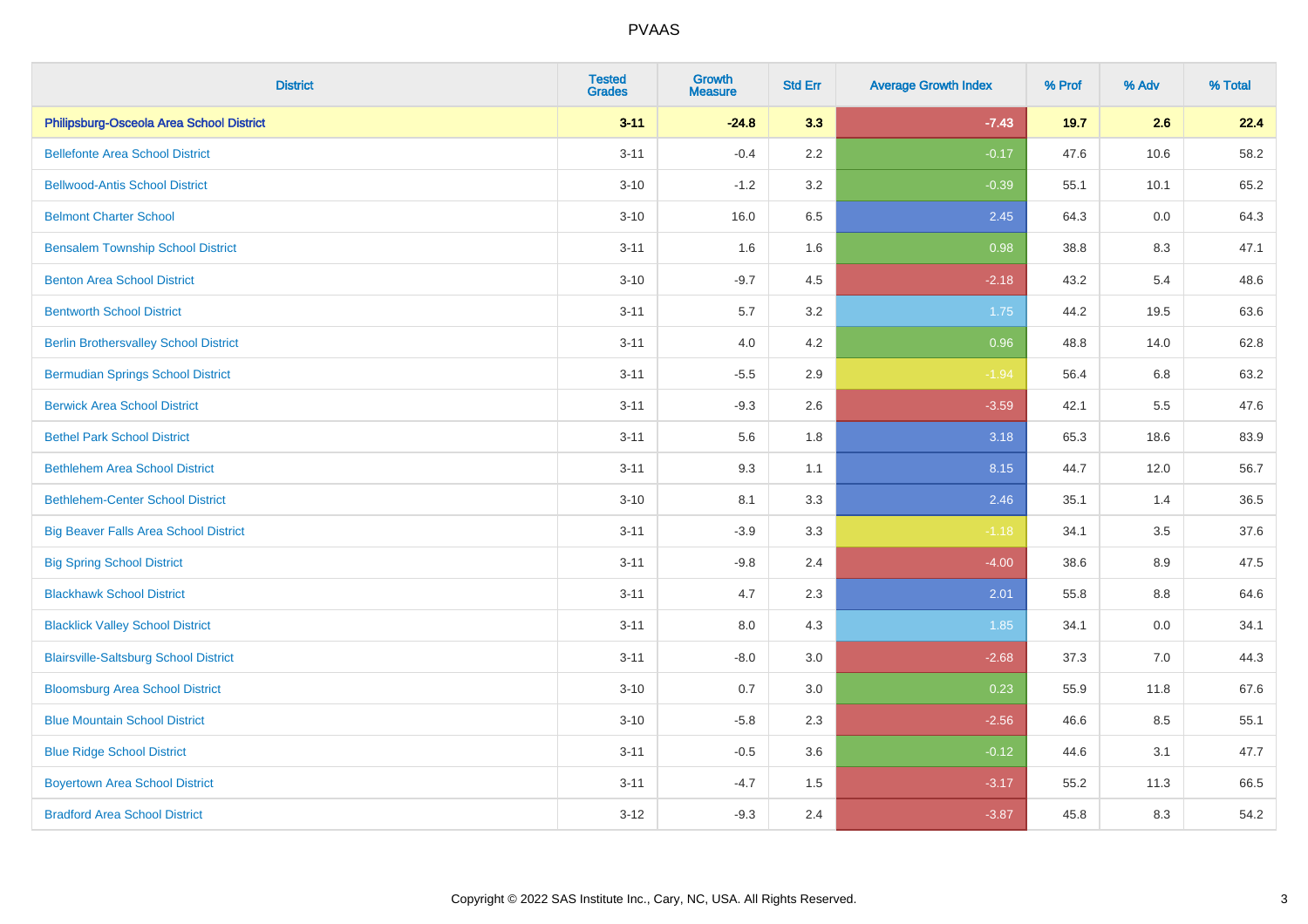| <b>District</b>                                 | <b>Tested</b><br><b>Grades</b> | <b>Growth</b><br><b>Measure</b> | <b>Std Err</b> | <b>Average Growth Index</b> | % Prof | % Adv   | % Total |
|-------------------------------------------------|--------------------------------|---------------------------------|----------------|-----------------------------|--------|---------|---------|
| Philipsburg-Osceola Area School District        | $3 - 11$                       | $-24.8$                         | 3.3            | $-7.43$                     | 19.7   | 2.6     | 22.4    |
| <b>Brandywine Heights Area School District</b>  | $3 - 11$                       | $-4.9$                          | 2.7            | $-1.81$                     | 49.2   | $8.2\,$ | 57.4    |
| <b>Brentwood Borough School District</b>        | $3 - 11$                       | $-5.3$                          | 3.0            | $-1.72$                     | 52.0   | 6.1     | 58.2    |
| <b>Bristol Borough School District</b>          | $3 - 12$                       | $-4.3$                          | 3.4            | $-1.27$                     | 39.7   | 1.3     | 41.0    |
| <b>Bristol Township School District</b>         | $3 - 11$                       | $-13.9$                         | 2.0            | $-7.05$                     | 31.0   | 3.7     | 34.7    |
| <b>Brockway Area School District</b>            | $3 - 11$                       | 0.6                             | 3.6            | 0.16                        | 49.2   | 7.7     | 56.9    |
| <b>Brookville Area School District</b>          | $3 - 11$                       | 6.9                             | 3.0            | 2.30                        | 55.2   | 15.6    | 70.8    |
| <b>Brownsville Area School District</b>         | $3 - 12$                       | $-7.2$                          | 3.9            | $-1.83$                     | 34.4   | 6.1     | 40.5    |
| <b>Bucks County Technical High School</b>       | $9 - 10$                       | $-12.0$                         | 2.5            | $-4.84$                     | 35.9   | 3.2     | 39.2    |
| <b>Burgettstown Area School District</b>        | $3 - 11$                       | $-2.1$                          | 3.4            | $-0.62$                     | 50.0   | 1.4     | 51.4    |
| <b>Burrell School District</b>                  | $3 - 11$                       | 4.5                             | 3.1            | 1.48                        | 58.5   | 13.8    | 72.3    |
| <b>Butler Area School District</b>              | $3 - 11$                       | $-6.5$                          | 1.5            | $-4.26$                     | 42.5   | 9.4     | 51.9    |
| <b>California Area School District</b>          | $3 - 10$                       | $-7.3$                          | 3.6            | $-2.02$                     | 42.6   | $9.8\,$ | 52.5    |
| <b>Cambria Heights School District</b>          | $3 - 10$                       | $-4.1$                          | 3.1            | $-1.32$                     | 51.0   | 6.0     | 57.0    |
| <b>Camp Hill School District</b>                | $3 - 12$                       | 2.3                             | 3.0            | 0.78                        | 53.6   | 17.5    | 71.1    |
| <b>Canon-Mcmillan School District</b>           | $3 - 11$                       | $-0.8$                          | 1.6            | $-0.50$                     | 58.7   | 15.9    | 74.6    |
| <b>Canton Area School District</b>              | $3 - 11$                       | $-5.5$                          | 3.2            | $-1.75$                     | 40.7   | 2.3     | 43.0    |
| Capital Area School for the Arts Charter School | $9 - 11$                       | 5.8                             | 4.1            | 1.39                        | 59.3   | 18.6    | 78.0    |
| <b>Carbon Career &amp; Technical Institute</b>  | $9 - 11$                       | $-5.7$                          | 3.6            | $-1.59$                     | 34.5   | 1.2     | 35.7    |
| <b>Carbondale Area School District</b>          | $3 - 10$                       | 7.4                             | 3.3            | 2.25                        | 56.6   | 2.6     | 59.2    |
| <b>Carlisle Area School District</b>            | $3 - 11$                       | $-5.3$                          | 1.9            | $-2.81$                     | 54.0   | 6.3     | 60.3    |
| <b>Carlynton School District</b>                | $3 - 11$                       | 7.3                             | 3.3            | 2.22                        | 41.0   | 10.5    | 51.6    |
| <b>Carmichaels Area School District</b>         | $3 - 10$                       | $-9.3$                          | 3.3            | $-2.81$                     | 35.1   | 1.4     | 36.5    |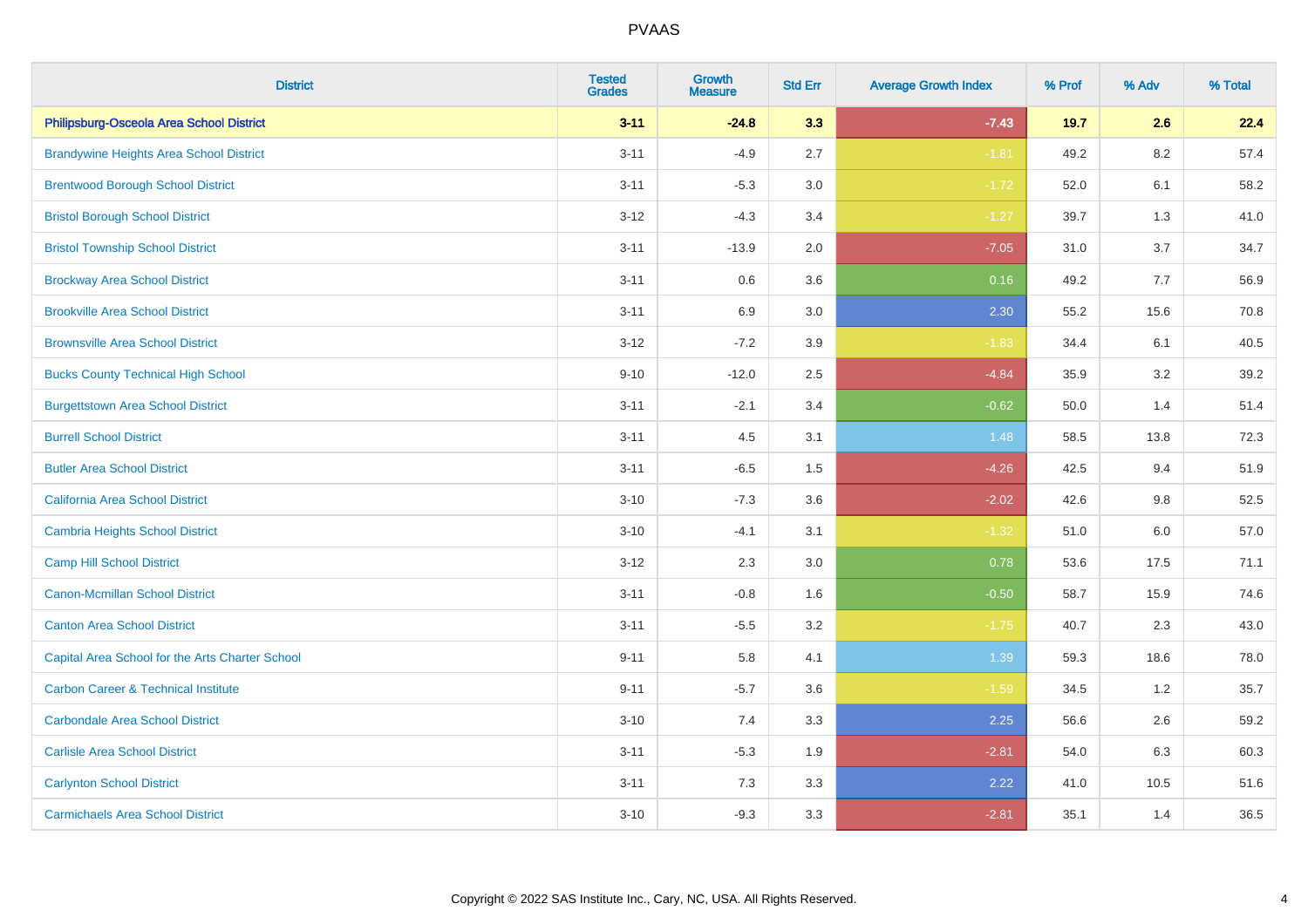| <b>District</b>                                         | <b>Tested</b><br><b>Grades</b> | <b>Growth</b><br><b>Measure</b> | <b>Std Err</b> | <b>Average Growth Index</b> | % Prof | % Adv | % Total |
|---------------------------------------------------------|--------------------------------|---------------------------------|----------------|-----------------------------|--------|-------|---------|
| Philipsburg-Osceola Area School District                | $3 - 11$                       | $-24.8$                         | 3.3            | $-7.43$                     | 19.7   | 2.6   | 22.4    |
| Catasauqua Area School District                         | $3 - 12$                       | $-12.1$                         | 3.0            | $-4.00$                     | 36.8   | 7.6   | 44.3    |
| <b>Centennial School District</b>                       | $3 - 10$                       | 7.1                             | 1.7            | 4.29                        | 50.1   | 8.7   | 58.9    |
| Center For Student Learning Charter School At Pennsbury | $6 - 12$                       | $-2.9$                          | 6.1            | $-0.47$                     | 42.9   | 0.0   | 42.9    |
| <b>Central Bucks School District</b>                    | $3 - 11$                       | 1.6                             | 0.9            | 1.66                        | 63.0   | 16.8  | 79.8    |
| <b>Central Cambria School District</b>                  | $3 - 11$                       | 3.0                             | 2.5            | 1.17                        | 56.2   | 9.7   | 66.0    |
| <b>Central Columbia School District</b>                 | $3 - 12$                       | $-4.8$                          | 2.6            | $-1.86$                     | 53.7   | 14.8  | 68.5    |
| <b>Central Dauphin School District</b>                  | $3 - 11$                       | 4.4                             | 1.3            | 3.32                        | 53.3   | 7.4   | 60.7    |
| <b>Central Fulton School District</b>                   | $3 - 11$                       | $-0.5$                          | 3.5            | $-0.14$                     | 51.4   | 8.6   | 60.0    |
| <b>Central Greene School District</b>                   | $3 - 11$                       | $-1.6$                          | 2.8            | $-0.55$                     | 54.2   | 2.8   | 57.0    |
| <b>Central Valley School District</b>                   | $3 - 10$                       | 4.8                             | 2.4            | 1.98                        | 56.9   | 9.0   | 65.9    |
| <b>Central York School District</b>                     | $3 - 12$                       | 12.3                            | 1.7            | 7.20                        | 55.5   | 11.5  | 67.0    |
| <b>Chambersburg Area School District</b>                | $3 - 11$                       | $-9.5$                          | 1.3            | $-7.20$                     | 42.7   | 8.6   | 51.4    |
| <b>Charleroi School District</b>                        | $3 - 11$                       | $-2.6$                          | 3.0            | $-0.86$                     | 55.7   | 7.4   | 63.1    |
| <b>Chartiers Valley School District</b>                 | $3 - 11$                       | $-1.7$                          | 2.0            | $-0.81$                     | 54.7   | 8.4   | 63.1    |
| <b>Chartiers-Houston School District</b>                | $3 - 10$                       | $-8.6$                          | 3.5            | $-2.41$                     | 59.7   | 4.5   | 64.2    |
| <b>Cheltenham School District</b>                       | $3 - 11$                       | $-1.4$                          | 2.1            | $-0.67$                     | 46.1   | 10.0  | 56.1    |
| <b>Chester Charter Scholars Academy Charter School</b>  | $3 - 12$                       | 8.4                             | 4.1            | 2.03                        | 23.4   | 0.0   | 23.4    |
| <b>Chester-Upland School District</b>                   | $3 - 11$                       | $-0.3$                          | 2.7            | $-0.09$                     | 13.8   | 0.8   | 14.6    |
| <b>Chestnut Ridge School District</b>                   | $3 - 12$                       | $-3.4$                          | 2.9            | $-1.17$                     | 46.6   | 5.8   | 52.4    |
| <b>Chichester School District</b>                       | $3 - 11$                       | $-2.7$                          | 2.3            | $-1.17$                     | 44.6   | 6.6   | 51.2    |
| <b>City CHS</b>                                         | $10 - 11$                      | 13.6                            | 2.7            | 5.12                        | 45.8   | 3.0   | 48.8    |
| <b>Clairton City School District</b>                    | $3 - 11$                       | 3.5                             | 3.7            | 0.95                        | 13.4   | 0.0   | 13.4    |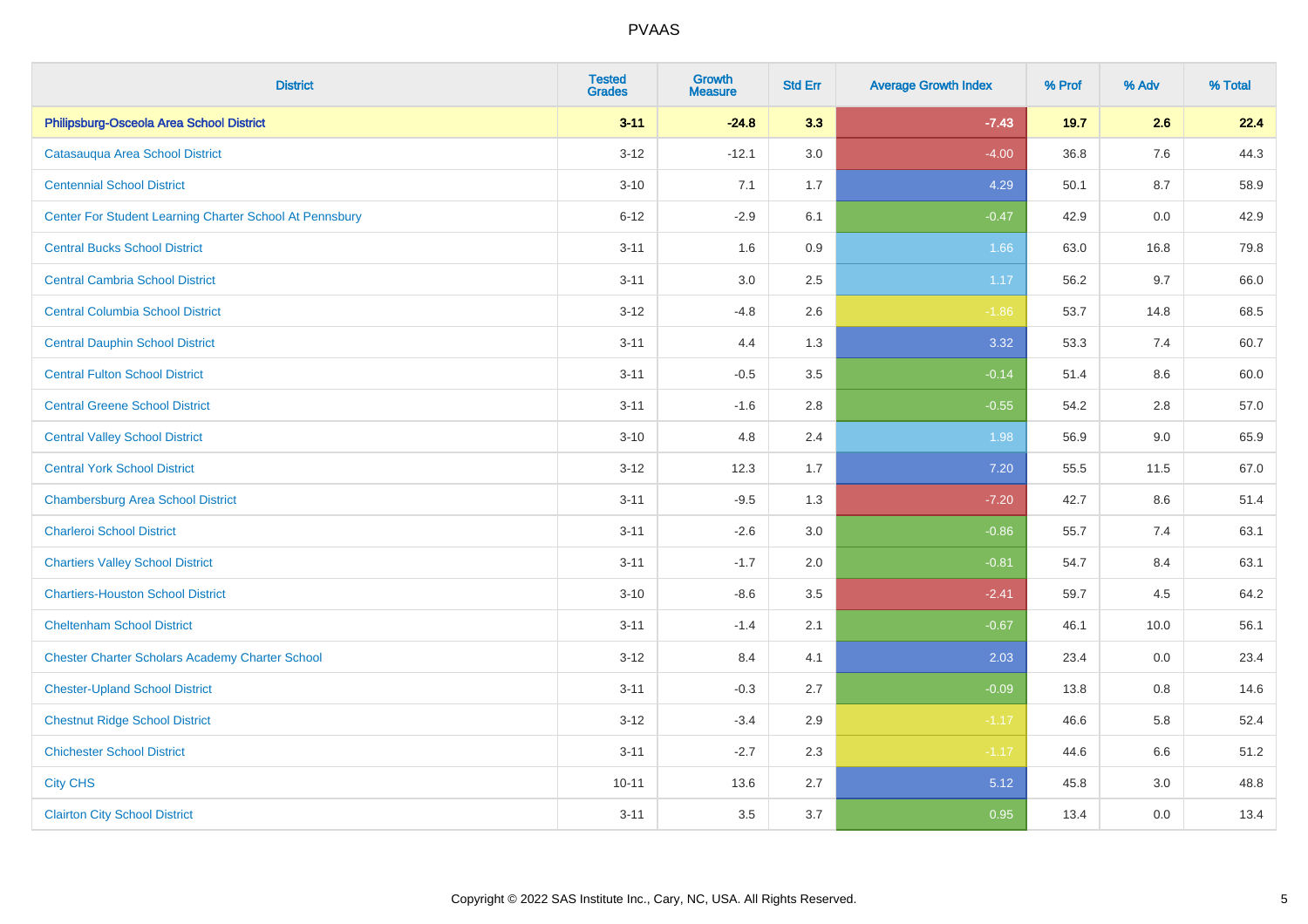| <b>District</b>                                    | <b>Tested</b><br><b>Grades</b> | <b>Growth</b><br><b>Measure</b> | <b>Std Err</b> | <b>Average Growth Index</b> | % Prof | % Adv | % Total |
|----------------------------------------------------|--------------------------------|---------------------------------|----------------|-----------------------------|--------|-------|---------|
| Philipsburg-Osceola Area School District           | $3 - 11$                       | $-24.8$                         | 3.3            | $-7.43$                     | 19.7   | 2.6   | 22.4    |
| <b>Clarion Area School District</b>                | $3 - 11$                       | 10.3                            | 4.1            | 2.51                        | 45.4   | 14.6  | 60.0    |
| <b>Clarion-Limestone Area School District</b>      | $3 - 12$                       | $-2.5$                          | 4.1            | $-0.60$                     | 56.8   | 6.8   | 63.6    |
| <b>Claysburg-Kimmel School District</b>            | $3 - 11$                       | $-5.7$                          | 4.0            | $-1.42$                     | 42.9   | 8.2   | 51.0    |
| <b>Clearfield Area School District</b>             | $3 - 10$                       | $-9.4$                          | 2.6            | $-3.56$                     | 43.0   | 3.1   | 46.1    |
| <b>Coatesville Area School District</b>            | $3 - 11$                       | $-4.4$                          | 1.7            | $-2.62$                     | 36.3   | 4.2   | 40.5    |
| <b>Cocalico School District</b>                    | $3 - 11$                       | 10.6                            | 2.0            | 5.18                        | 50.8   | 14.1  | 64.8    |
| <b>Collegium Charter School</b>                    | $3 - 10$                       | 5.9                             | 2.5            | 2.33                        | 38.1   | 7.9   | 46.0    |
| <b>Colonial School District</b>                    | $3 - 11$                       | 14.0                            | 1.7            | 8.21                        | 60.2   | 19.6  | 79.8    |
| <b>Columbia Borough School District</b>            | $3 - 12$                       | $-3.1$                          | 3.5            | $-0.89$                     | 29.5   | 1.9   | 31.4    |
| <b>Columbia-Montour AVTS</b>                       | $9 - 10$                       | $-12.5$                         | 3.0            | $-4.16$                     | 22.3   | 0.6   | 22.9    |
| <b>Commodore Perry School District</b>             | $3 - 11$                       | 3.2                             | 5.5            | 0.58                        | 58.3   | 0.0   | 58.3    |
| <b>Commonwealth Charter Academy Charter School</b> | $3 - 10$                       | 9.1                             | 1.9            | 4.90                        | 47.2   | 9.1   | 56.3    |
| Community Academy Of Philadelphia Charter School   | $3 - 11$                       | 5.8                             | 2.7            | 2.12                        | 26.7   | 0.9   | 27.6    |
| Conemaugh Township Area School District            | $3-12$                         | $-3.7$                          | 3.4            | $-1.09$                     | 53.8   | 17.6  | 71.4    |
| <b>Conemaugh Valley School District</b>            | $3 - 12$                       | $-3.2$                          | 4.1            | $-0.78$                     | 48.2   | 5.6   | 53.7    |
| <b>Conestoga Valley School District</b>            | $3 - 11$                       | 8.7                             | 1.8            | 4.69                        | 60.3   | 13.5  | 73.8    |
| <b>Conewago Valley School District</b>             | $3 - 12$                       | $-0.9$                          | 2.0            | $-0.45$                     | 51.7   | 9.6   | 61.3    |
| <b>Conneaut School District</b>                    | $3-12$                         | $-7.5$                          | 2.6            | $-2.91$                     | 38.4   | 7.4   | 45.8    |
| <b>Connellsville Area School District</b>          | $3 - 11$                       | 6.1                             | 2.0            | 3.05                        | 45.4   | 7.8   | 53.2    |
| <b>Conrad Weiser Area School District</b>          | $3 - 11$                       | 3.6                             | 2.2            | 1.63                        | 52.1   | 2.1   | 54.2    |
| <b>Cornell School District</b>                     | $3 - 11$                       | $-1.6$                          | 5.0            | $-0.32$                     | 33.8   | 1.5   | 35.4    |
| <b>Cornwall-Lebanon School District</b>            | $3 - 11$                       | 8.3                             | 1.6            | 5.08                        | 47.2   | 8.4   | 55.6    |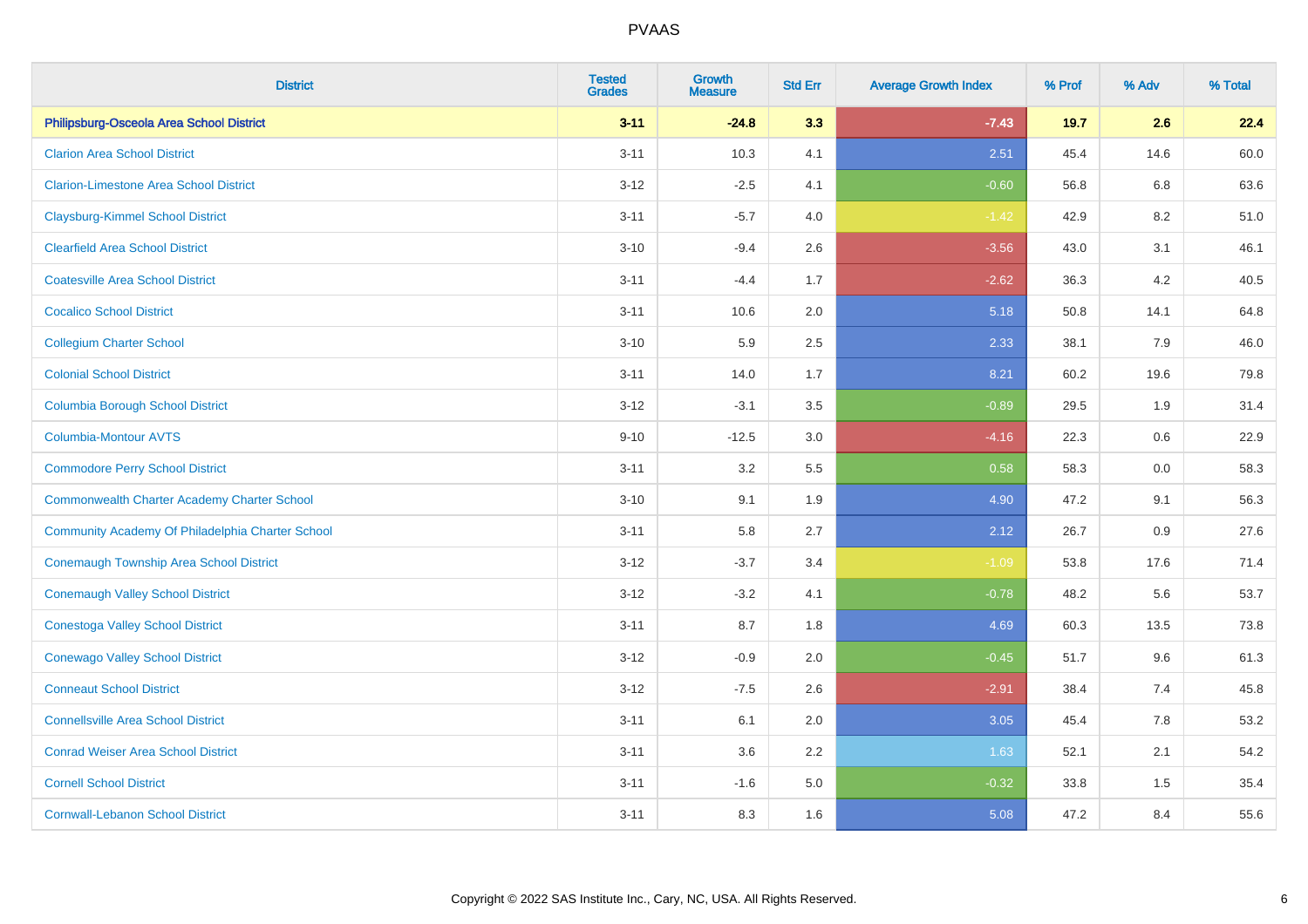| <b>District</b>                          | <b>Tested</b><br><b>Grades</b> | <b>Growth</b><br><b>Measure</b> | <b>Std Err</b> | <b>Average Growth Index</b> | % Prof | % Adv   | % Total |
|------------------------------------------|--------------------------------|---------------------------------|----------------|-----------------------------|--------|---------|---------|
| Philipsburg-Osceola Area School District | $3 - 11$                       | $-24.8$                         | 3.3            | $-7.43$                     | 19.7   | 2.6     | 22.4    |
| <b>Corry Area School District</b>        | $3 - 11$                       | $-5.3$                          | 2.6            | $-2.03$                     | 38.5   | $6.0\,$ | 44.5    |
| <b>Coudersport Area School District</b>  | $3 - 11$                       | 7.7                             | 3.7            | 2.06                        | 55.7   | 8.2     | 63.9    |
| <b>Council Rock School District</b>      | $3 - 11$                       | 8.9                             | 1.2            | 7.65                        | 62.8   | 16.6    | 79.4    |
| <b>Cranberry Area School District</b>    | $3-12$                         | 9.2                             | 3.0            | 3.04                        | 47.5   | 10.2    | 57.6    |
| <b>Crawford Central School District</b>  | $3 - 11$                       | $-4.7$                          | 2.2            | $-2.15$                     | 40.6   | 10.5    | 51.1    |
| <b>Crestwood School District</b>         | $3 - 11$                       | $-0.4$                          | 2.4            | $-0.17$                     | 57.4   | 17.0    | 74.4    |
| <b>Cumberland Valley School District</b> | $3 - 12$                       | 18.5                            | 1.3            | 14.64                       | 60.7   | 23.4    | 84.1    |
| <b>Curwensville Area School District</b> | $3 - 11$                       | $-27.9$                         | 4.1            | $-6.72$                     | 42.5   | 4.1     | 46.6    |
| <b>Dallas School District</b>            | $3 - 11$                       | $-2.5$                          | $2.2\,$        | $-1.12$                     | 54.9   | 7.6     | 62.4    |
| <b>Dallastown Area School District</b>   | $3 - 11$                       | 13.5                            | 1.5            | 8.84                        | 56.0   | 17.9    | 73.8    |
| Daniel Boone Area School District        | $3 - 12$                       | 5.7                             | 2.0            | 2.88                        | 51.0   | 11.5    | 62.6    |
| <b>Danville Area School District</b>     | $3 - 11$                       | 0.4                             | 2.6            | 0.15                        | 57.4   | 18.4    | 75.7    |
| <b>Dauphin County Technical School</b>   | $9 - 11$                       | $-45.5$                         | 2.6            | $-17.72$                    | 14.4   | 2.5     | 16.9    |
| <b>Deer Lakes School District</b>        | $3 - 11$                       | 17.0                            | 2.7            | 6.32                        | 61.5   | 16.4    | 77.9    |
| <b>Delaware Valley School District</b>   | $3 - 11$                       | 12.6                            | 1.8            | 6.93                        | 55.2   | 16.2    | 71.4    |
| <b>Derry Area School District</b>        | $3 - 11$                       | 13.2                            | 2.8            | 4.69                        | 60.0   | 12.5    | 72.5    |
| <b>Derry Township School District</b>    | $3 - 10$                       | 12.8                            | 2.0            | 6.39                        | 54.8   | 25.8    | 80.6    |
| <b>Donegal School District</b>           | $3 - 12$                       | 3.1                             | 2.4            | 1.29                        | 60.6   | 9.1     | 69.7    |
| <b>Dover Area School District</b>        | $3 - 12$                       | 6.0                             | 2.1            | 2.94                        | 52.2   | 6.0     | 58.2    |
| Downingtown Area School District         | $3 - 11$                       | 12.1                            | 1.1            | 10.67                       | 60.0   | 23.5    | 83.6    |
| Dr Robert Ketterer Charter School Inc    | $6 - 12$                       | 10.1                            | 5.0            | 2.04                        | 14.9   | 0.4     | 15.3    |
| <b>Dubois Area School District</b>       | $3 - 11$                       | $-6.2$                          | 2.0            | $-3.07$                     | 50.9   | 13.4    | 64.3    |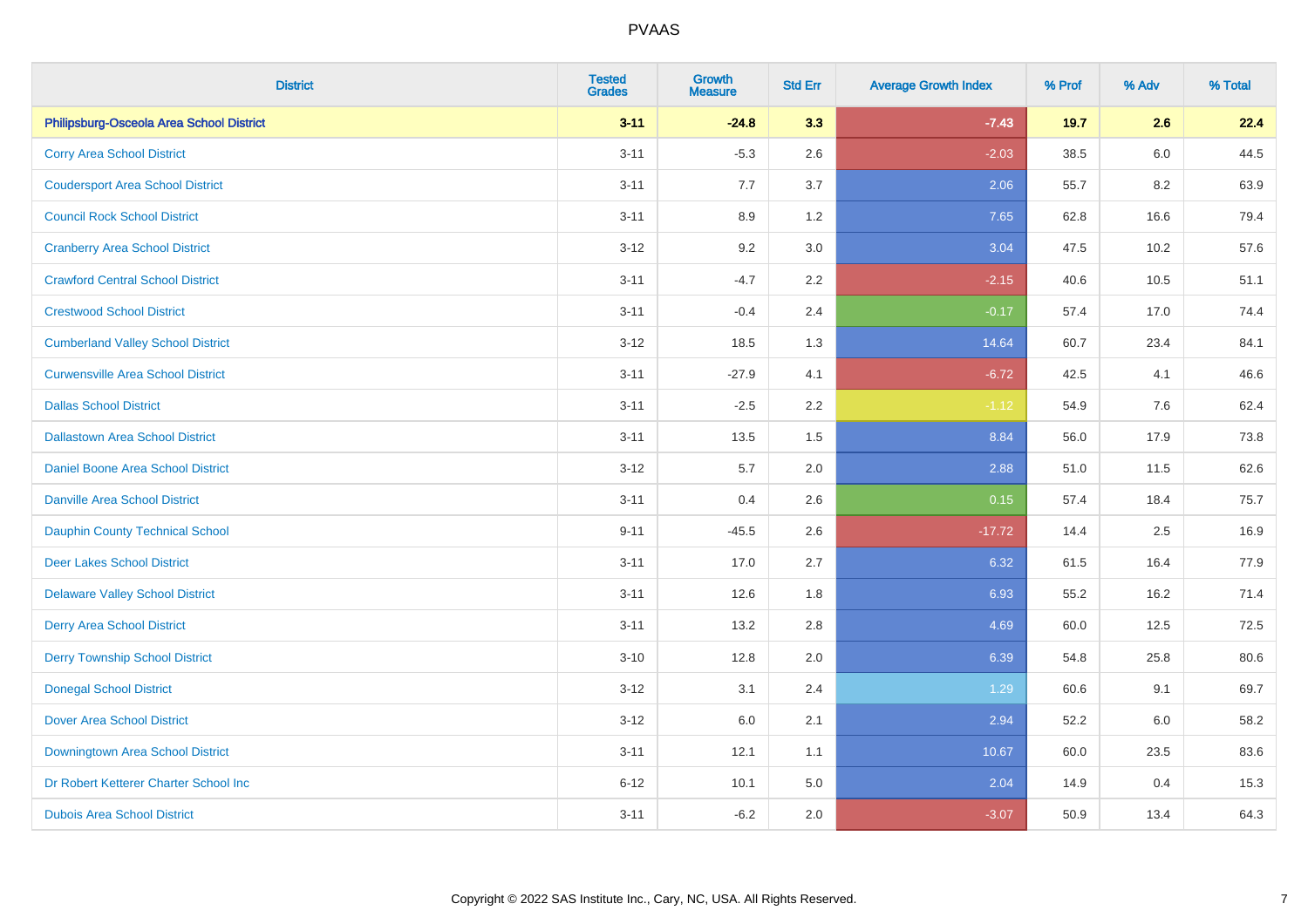| <b>District</b>                                   | <b>Tested</b><br><b>Grades</b> | <b>Growth</b><br><b>Measure</b> | <b>Std Err</b> | <b>Average Growth Index</b> | % Prof | % Adv | % Total |
|---------------------------------------------------|--------------------------------|---------------------------------|----------------|-----------------------------|--------|-------|---------|
| Philipsburg-Osceola Area School District          | $3 - 11$                       | $-24.8$                         | 3.3            | $-7.43$                     | 19.7   | 2.6   | 22.4    |
| <b>Dunmore School District</b>                    | $3 - 11$                       | $-7.7$                          | 2.9            | $-2.62$                     | 34.0   | 7.2   | 41.2    |
| <b>East Allegheny School District</b>             | $3 - 11$                       | $-6.3$                          | 3.3            | $-1.87$                     | 31.9   | 9.7   | 41.7    |
| <b>East Lycoming School District</b>              | $3 - 11$                       | $-6.0$                          | 2.7            | $-2.24$                     | 48.3   | 4.2   | 52.5    |
| <b>East Penn School District</b>                  | $3 - 11$                       | 4.1                             | 1.3            | 3.27                        | 55.8   | 11.5  | 67.3    |
| East Pennsboro Area School District               | $3 - 11$                       | $-4.2$                          | 2.5            | $-1.71$                     | 60.8   | 8.5   | 69.3    |
| <b>East Stroudsburg Area School District</b>      | $3 - 11$                       | 0.1                             | 1.6            | 0.05                        | 45.8   | 7.8   | 53.6    |
| <b>Eastern Lancaster County School District</b>   | $3 - 12$                       | 4.5                             | 2.2            | 2.09                        | 46.3   | 11.4  | 57.6    |
| <b>Eastern Lebanon County School District</b>     | $3 - 11$                       | 8.6                             | 2.2            | 3.84                        | 48.8   | 11.4  | 60.3    |
| <b>Eastern York School District</b>               | $3 - 11$                       | 9.6                             | 2.6            | 3.71                        | 56.3   | 12.6  | 68.9    |
| <b>Easton Area School District</b>                | $3 - 12$                       | $-4.1$                          | 1.4            | $-2.91$                     | 39.9   | 4.0   | 43.9    |
| <b>Elizabeth Forward School District</b>          | $3 - 11$                       | $-8.4$                          | 2.4            | $-3.41$                     | 51.7   | 4.0   | 55.7    |
| <b>Elizabethtown Area School District</b>         | $3 - 12$                       | $-0.9$                          | 1.9            | $-0.47$                     | 50.0   | 11.2  | 61.2    |
| <b>Elk Lake School District</b>                   | $3 - 11$                       | $-4.0$                          | 3.3            | $-1.23$                     | 46.2   | 3.3   | 49.4    |
| <b>Ellwood City Area School District</b>          | $3 - 11$                       | $-4.2$                          | 3.2            | $-1.29$                     | 54.1   | 14.1  | 68.2    |
| <b>Ephrata Area School District</b>               | $3 - 11$                       | 5.6                             | 1.8            | 3.12                        | 54.7   | 9.5   | 64.2    |
| <b>Erie City School District</b>                  | $3 - 12$                       | $-14.5$                         | 1.6            | $-9.26$                     | 25.4   | 3.0   | 28.4    |
| Esperanza Academy Charter School                  | $4 - 11$                       | 4.0                             | 2.5            | 1.61                        | 32.4   | 0.7   | 33.1    |
| <b>Esperanza Cyber Charter School</b>             | $3 - 11$                       | 7.1                             | 6.1            | 1.16                        | 9.1    | 0.0   | 9.1     |
| <b>Everett Area School District</b>               | $3 - 11$                       | 5.0                             | 3.4            | 1.47                        | 60.5   | 1.3   | 61.8    |
| <b>Executive Education Academy Charter School</b> | $3 - 10$                       | $-6.5$                          | 3.1            | $-2.08$                     | 23.7   | 2.2   | 25.8    |
| <b>Exeter Township School District</b>            | $3 - 11$                       | $-10.4$                         | 1.9            | $-5.44$                     | 50.6   | 2.7   | 53.3    |
| <b>Fairfield Area School District</b>             | $3 - 11$                       | $-5.6$                          | 3.4            | $-1.66$                     | 57.9   | 4.0   | 61.8    |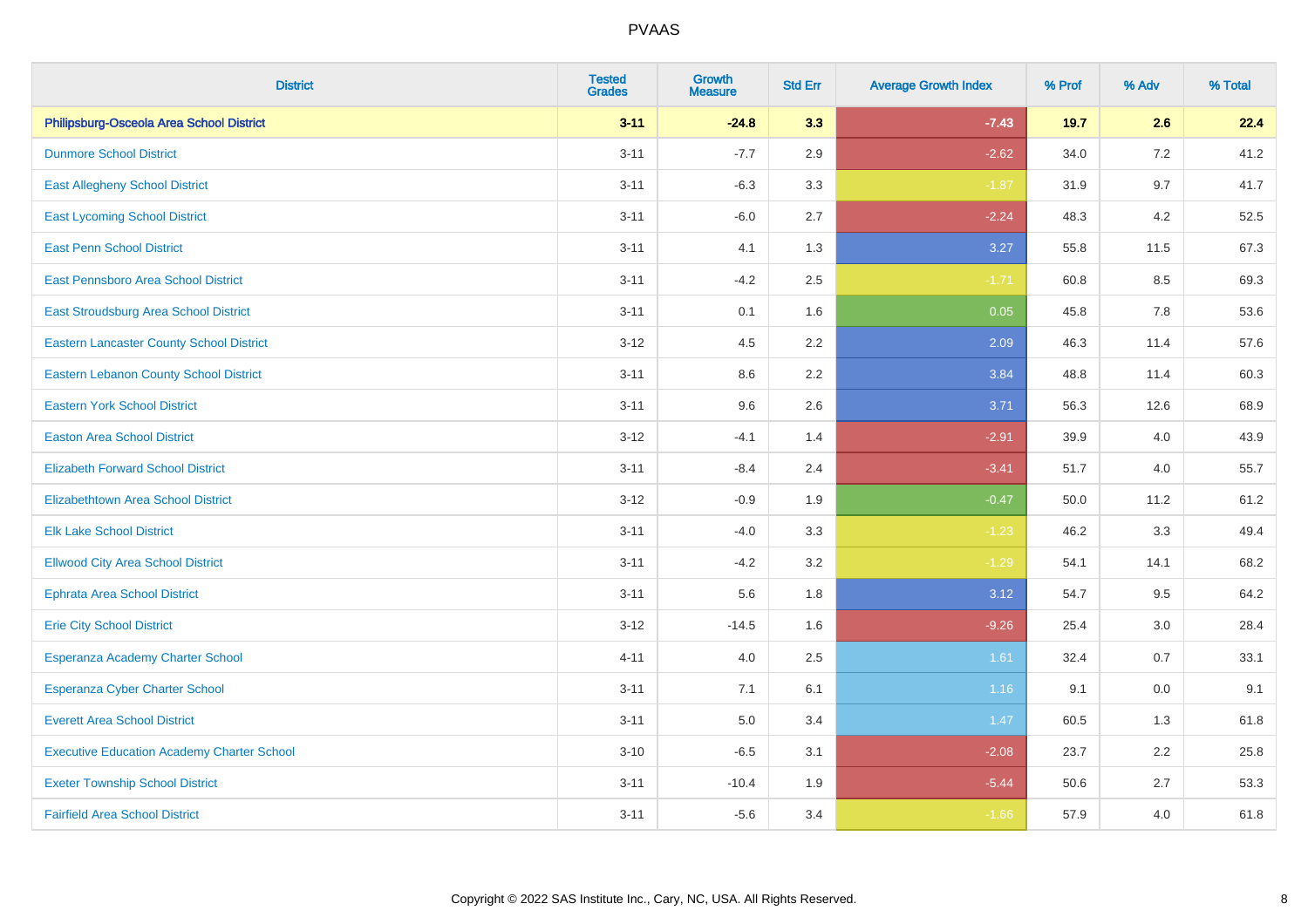| <b>District</b>                             | <b>Tested</b><br><b>Grades</b> | Growth<br><b>Measure</b> | <b>Std Err</b> | <b>Average Growth Index</b> | % Prof | % Adv | % Total |
|---------------------------------------------|--------------------------------|--------------------------|----------------|-----------------------------|--------|-------|---------|
| Philipsburg-Osceola Area School District    | $3 - 11$                       | $-24.8$                  | 3.3            | $-7.43$                     | 19.7   | 2.6   | 22.4    |
| <b>Fairview School District</b>             | $3 - 11$                       | 3.4                      | 2.6            | 1.32                        | 57.2   | 17.6  | 74.8    |
| <b>Fannett-Metal School District</b>        | $3 - 11$                       | $-3.4$                   | 5.1            | $-0.67$                     | 38.7   | 8.1   | 46.8    |
| <b>Farrell Area School District</b>         | $3 - 11$                       | $-10.4$                  | 4.3            | $-2.41$                     | 19.0   | 0.0   | 19.0    |
| <b>Ferndale Area School District</b>        | $3 - 10$                       | $-5.8$                   | 4.3            | $-1.33$                     | 40.0   | 0.0   | 40.0    |
| <b>Fleetwood Area School District</b>       | $3 - 10$                       | 12.2                     | 2.2            | 5.68                        | 53.5   | 11.6  | 65.2    |
| <b>Forbes Road School District</b>          | $3 - 11$                       | $2.8\,$                  | 5.1            | 0.56                        | 41.4   | 10.3  | 51.7    |
| <b>Forest Area School District</b>          | $3 - 11$                       | $-4.4$                   | 5.4            | $-0.81$                     | 36.2   | 2.1   | 38.3    |
| <b>Forest City Regional School District</b> | $3 - 12$                       | $-6.0$                   | 3.0            | $-1.96$                     | 44.1   | 0.0   | 44.1    |
| <b>Forest Hills School District</b>         | $3 - 11$                       | $-7.3$                   | 2.7            | $-2.74$                     | 41.1   | 13.7  | 54.8    |
| <b>Fort Cherry School District</b>          | $3 - 10$                       | $-5.9$                   | 3.8            | $-1.56$                     | 55.2   | 5.2   | 60.3    |
| <b>Fort Leboeuf School District</b>         | $3 - 11$                       | 11.7                     | 2.5            | 4.73                        | 48.5   | 21.1  | 69.6    |
| Fox Chapel Area School District             | $3 - 11$                       | 9.8                      | 1.8            | 5.36                        | 56.6   | 28.6  | 85.2    |
| <b>Franklin Area School District</b>        | $3 - 11$                       | 6.6                      | 2.8            | 2.34                        | 48.2   | 4.5   | 52.7    |
| <b>Franklin Regional School District</b>    | $3 - 11$                       | 2.0                      | 1.9            | 1.02                        | 66.7   | 15.5  | 82.1    |
| <b>Frazier School District</b>              | $3 - 11$                       | $-17.2$                  | 3.7            | $-4.70$                     | 37.1   | 1.6   | 38.7    |
| <b>Freedom Area School District</b>         | $3 - 11$                       | $-7.1$                   | 3.0            | $-2.37$                     | 43.8   | 4.2   | 47.9    |
| <b>Freeport Area School District</b>        | $3 - 10$                       | 9.7                      | 2.5            | 3.91                        | 57.5   | 17.8  | 75.3    |
| <b>Galeton Area School District</b>         | $3 - 11$                       | 2.2                      | 5.3            | 0.42                        | 41.3   | 4.4   | 45.6    |
| <b>Garnet Valley School District</b>        | $3 - 10$                       | 10.9                     | 1.7            | 6.53                        | 67.1   | 19.0  | 86.1    |
| <b>Gateway School District</b>              | $3 - 11$                       | 0.8                      | 2.2            | 0.38                        | 52.1   | 13.8  | 65.9    |
| <b>General Mclane School District</b>       | $3 - 11$                       | 3.1                      | 2.9            | 1.07                        | 62.3   | 4.9   | 67.2    |
| Gettysburg Area School District             | $3 - 11$                       | $-4.0$                   | 2.1            | $-1.89$                     | 45.3   | 14.0  | 59.3    |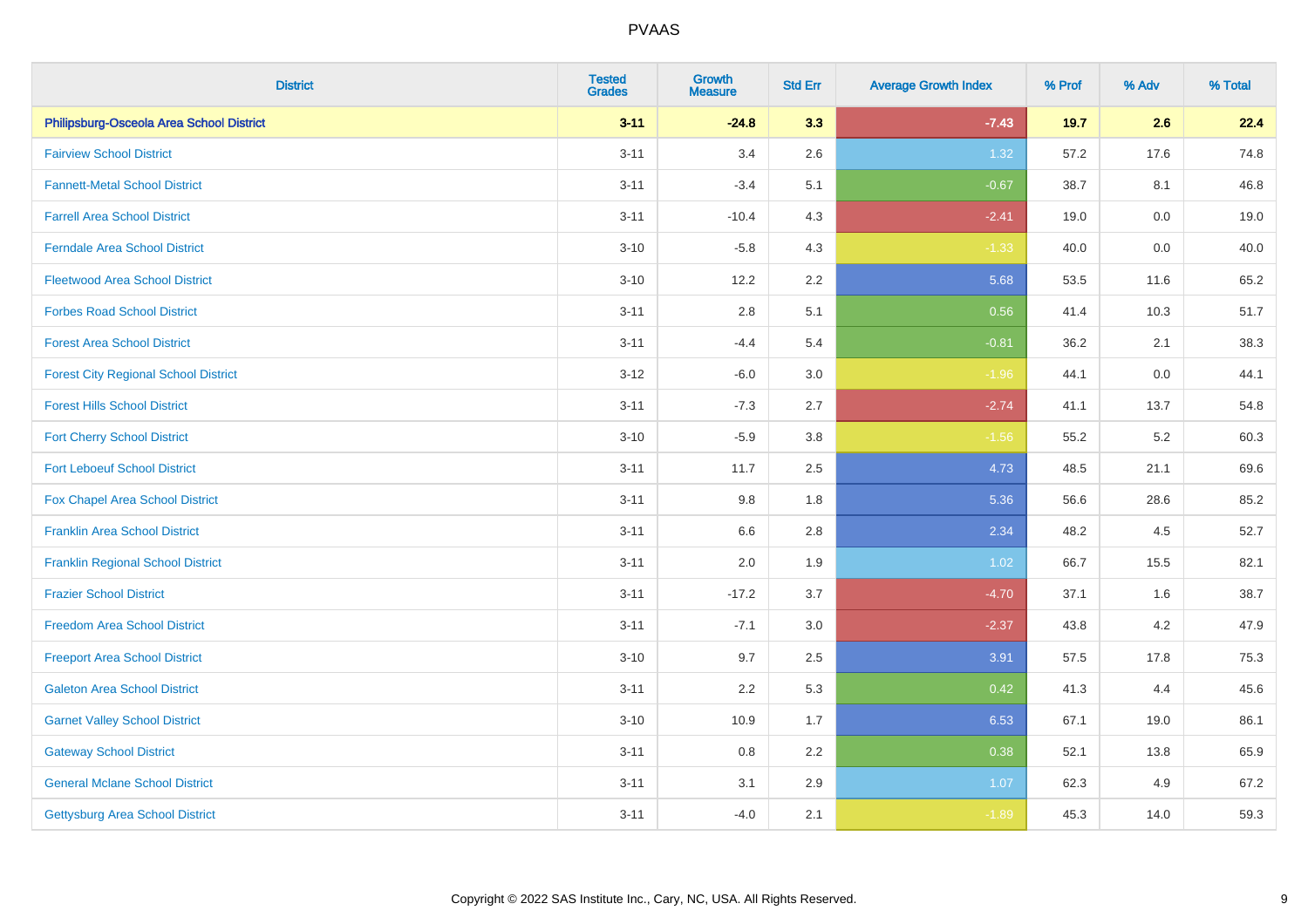| <b>District</b>                               | <b>Tested</b><br><b>Grades</b> | Growth<br><b>Measure</b> | <b>Std Err</b> | <b>Average Growth Index</b> | % Prof | % Adv   | % Total |
|-----------------------------------------------|--------------------------------|--------------------------|----------------|-----------------------------|--------|---------|---------|
| Philipsburg-Osceola Area School District      | $3 - 11$                       | $-24.8$                  | 3.3            | $-7.43$                     | 19.7   | 2.6     | 22.4    |
| <b>Gillingham Charter School</b>              | $3 - 11$                       | $-4.4$                   | 5.6            | $-0.77$                     | 20.8   | 8.3     | 29.2    |
| <b>Girard School District</b>                 | $3 - 11$                       | $-0.6$                   | 2.7            | $-0.22$                     | 53.9   | 15.6    | 69.6    |
| <b>Glendale School District</b>               | $3 - 10$                       | $-0.9$                   | 3.7            | $-0.24$                     | 50.0   | 5.4     | 55.4    |
| <b>Governor Mifflin School District</b>       | $3 - 11$                       | 4.1                      | 1.8            | 2.33                        | 42.5   | 7.2     | 49.7    |
| <b>Great Valley School District</b>           | $3 - 11$                       | 15.0                     | 1.9            | 7.98                        | 50.0   | 35.0    | 85.0    |
| <b>Greater Johnstown School District</b>      | $3 - 11$                       | $-3.1$                   | 2.6            | $-1.19$                     | 26.1   | $0.0\,$ | 26.1    |
| <b>Greater Latrobe School District</b>        | $3 - 11$                       | 0.6                      | 1.9            | 0.31                        | 55.5   | 14.1    | 69.5    |
| <b>Greater Nanticoke Area School District</b> | $3 - 12$                       | 11.2                     | 2.8            | 4.01                        | 38.0   | 12.4    | 50.4    |
| <b>Greencastle-Antrim School District</b>     | $3 - 11$                       | $-3.0$                   | $2.2\,$        | $-1.36$                     | 62.4   | 9.9     | 72.3    |
| <b>Greensburg Salem School District</b>       | $3 - 11$                       | $-4.4$                   | 2.4            | $-1.88$                     | 47.6   | 4.9     | 52.4    |
| <b>Greenville Area School District</b>        | $3 - 11$                       | 0.7                      | 2.9            | 0.26                        | 53.4   | 6.9     | 60.3    |
| <b>Greenwood School District</b>              | $3 - 11$                       | 15.9                     | 3.9            | 4.11                        | 50.0   | 25.0    | 75.0    |
| <b>Grove City Area School District</b>        | $3 - 12$                       | 5.1                      | 2.4            | 2.09                        | 36.4   | 16.5    | 52.8    |
| <b>Halifax Area School District</b>           | $3 - 11$                       | 4.7                      | 3.9            | 1.22                        | 61.5   | 9.6     | 71.2    |
| <b>Hamburg Area School District</b>           | $3 - 11$                       | 8.9                      | 2.5            | 3.63                        | 43.5   | 8.2     | 51.7    |
| <b>Hampton Township School District</b>       | $3 - 11$                       | 5.1                      | 2.2            | 2.35                        | 54.0   | 28.2    | 82.2    |
| <b>Hanover Area School District</b>           | $3 - 11$                       | 2.2                      | 4.6            | 0.48                        | 42.9   | 5.7     | 48.6    |
| <b>Hanover Public School District</b>         | $3 - 11$                       | 5.2                      | 2.8            | 1.83                        | 52.2   | 14.4    | 66.7    |
| <b>Harbor Creek School District</b>           | $3 - 11$                       | $-7.1$                   | 2.7            | $-2.67$                     | 48.8   | 15.2    | 64.0    |
| Harmony Area School District                  | $3 - 10$                       | 4.5                      | 6.3            | 0.72                        | 33.3   | 13.3    | 46.7    |
| <b>Harrisburg City School District</b>        | $3 - 11$                       | $-0.4$                   | 2.1            | $-0.19$                     | 15.1   | 0.4     | 15.5    |
| Hatboro-Horsham School District               | $3 - 11$                       | $-12.8$                  | 1.7            | $-7.47$                     | 45.6   | 7.2     | 52.8    |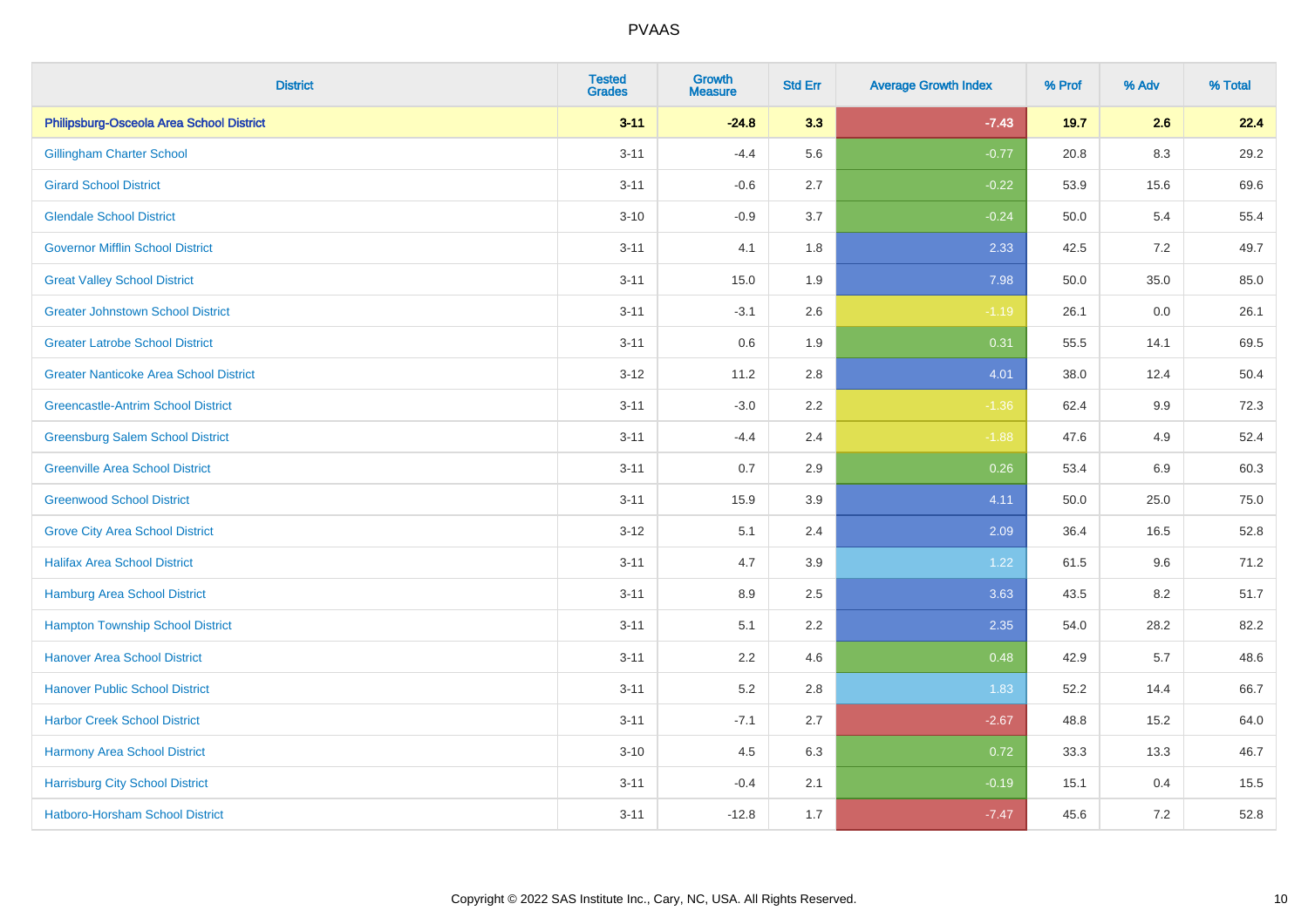| <b>District</b>                               | <b>Tested</b><br><b>Grades</b> | <b>Growth</b><br><b>Measure</b> | <b>Std Err</b> | <b>Average Growth Index</b> | % Prof | % Adv | % Total |
|-----------------------------------------------|--------------------------------|---------------------------------|----------------|-----------------------------|--------|-------|---------|
| Philipsburg-Osceola Area School District      | $3 - 11$                       | $-24.8$                         | 3.3            | $-7.43$                     | 19.7   | 2.6   | 22.4    |
| <b>Haverford Township School District</b>     | $3 - 11$                       | $8.0\,$                         | 1.5            | 5.27                        | 53.0   | 25.5  | 78.6    |
| <b>Hazleton Area School District</b>          | $3 - 11$                       | 9.6                             | 1.4            | 6.77                        | 45.0   | 7.8   | 52.9    |
| <b>Hempfield Area School District</b>         | $3 - 12$                       | 4.6                             | 1.6            | 2.86                        | 53.5   | 20.1  | 73.6    |
| <b>Hempfield School District</b>              | $3 - 11$                       | 0.1                             | 1.4            | 0.08                        | 58.2   | 9.9   | 68.2    |
| <b>Hermitage School District</b>              | $3 - 12$                       | 3.8                             | 2.4            | 1.60                        | 57.5   | 9.3   | 66.8    |
| <b>Highlands School District</b>              | $3 - 11$                       | $-7.4$                          | 2.7            | $-2.76$                     | 44.4   | 3.7   | 48.2    |
| <b>Hollidaysburg Area School District</b>     | $3 - 11$                       | 6.0                             | 2.1            | 2.88                        | 57.1   | 12.3  | 69.4    |
| <b>Homer-Center School District</b>           | $3 - 11$                       | 9.7                             | 3.6            | 2.70                        | 45.1   | 17.2  | 62.3    |
| Hope For Hyndman Charter School               | $3 - 11$                       | $-2.0$                          | 6.1            | $-0.32$                     | 33.3   | 0.0   | 33.3    |
| <b>Hopewell Area School District</b>          | $3 - 11$                       | 2.6                             | 2.7            | 0.97                        | 58.4   | 4.0   | 62.4    |
| Huntingdon Area School District               | $3 - 11$                       | $-2.0$                          | 2.7            | $-0.72$                     | 36.8   | 10.3  | 47.0    |
| Imhotep Institute Charter High School         | $9 - 11$                       | $-5.3$                          | 5.8            | $-0.92$                     | 25.0   | 0.0   | 25.0    |
| <b>Indiana Area School District</b>           | $3 - 11$                       | $-5.3$                          | 2.3            | $-2.28$                     | 47.6   | 18.4  | 66.1    |
| <b>Innovative Arts Academy Charter School</b> | $6 - 11$                       | $-9.1$                          | 3.7            | $-2.44$                     | 9.5    | 0.0   | 9.5     |
| Insight PA Cyber Charter School               | $3 - 11$                       | 0.7                             | 5.7            | 0.12                        | 50.0   | 4.8   | 54.8    |
| <b>Interboro School District</b>              | $3 - 12$                       | $-7.3$                          | 2.1            | $-3.43$                     | 46.6   | 4.8   | 51.4    |
| <b>Iroquois School District</b>               | $3 - 11$                       | 13.1                            | 3.0            | 4.35                        | 48.2   | 7.8   | 56.0    |
| <b>Jamestown Area School District</b>         | $3 - 11$                       | 13.5                            | 4.2            | 3.19                        | 64.4   | 13.3  | 77.8    |
| Jeannette City School District                | $3 - 11$                       | $-4.3$                          | 3.8            | $-1.13$                     | 46.7   | 7.5   | 54.2    |
| Jefferson County-Dubois AVTS                  | $9 - 11$                       | $-16.2$                         | 3.9            | $-4.16$                     | 23.0   | 0.0   | 23.0    |
| Jefferson-Morgan School District              | $3 - 10$                       | $-9.9$                          | 4.2            | $-2.35$                     | 43.8   | 4.2   | 47.9    |
| <b>Jenkintown School District</b>             | $3 - 11$                       | 12.5                            | 4.4            | 2.84                        | 54.6   | 29.6  | 84.1    |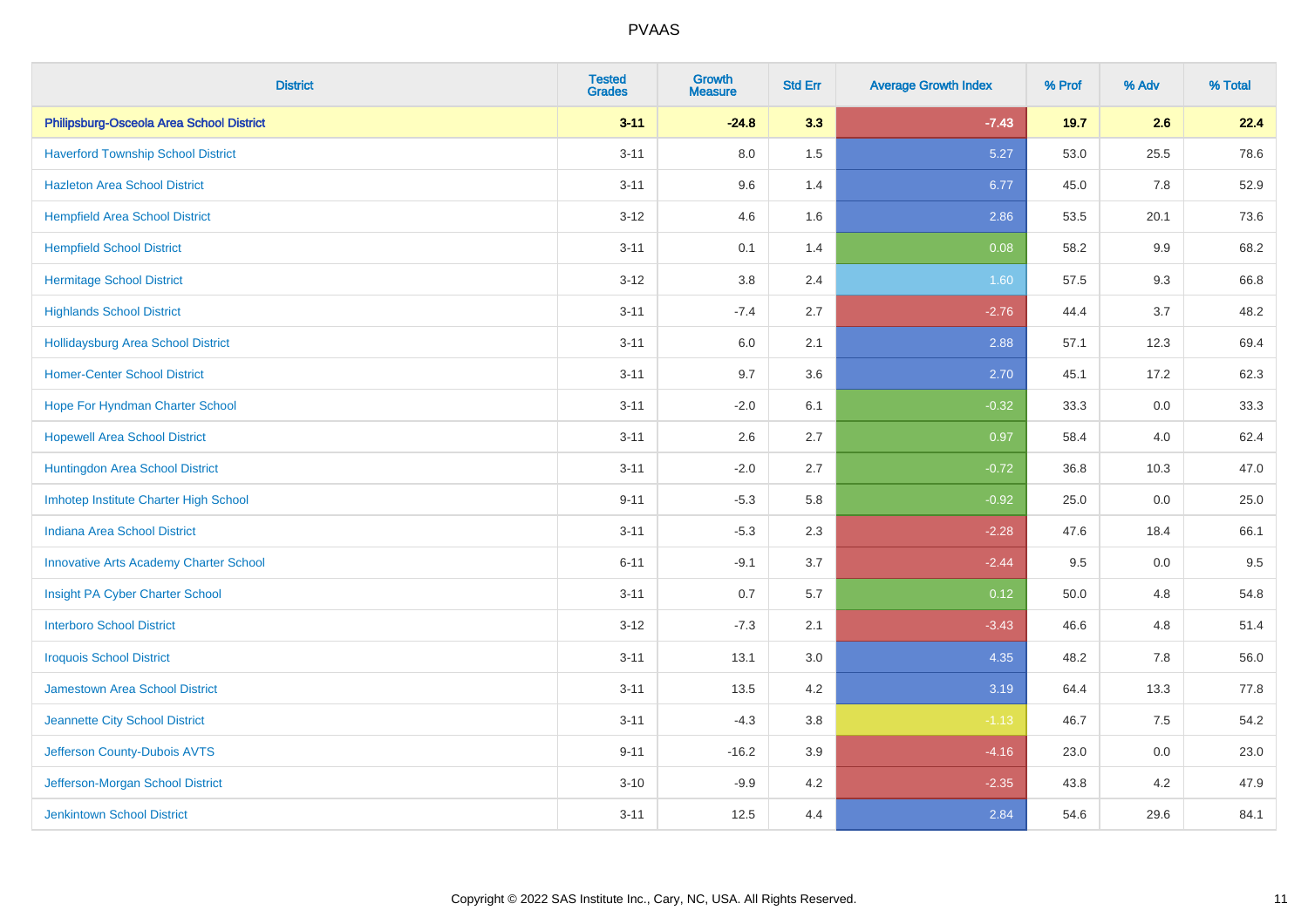| <b>District</b>                                 | <b>Tested</b><br><b>Grades</b> | <b>Growth</b><br><b>Measure</b> | <b>Std Err</b> | <b>Average Growth Index</b> | % Prof | % Adv   | % Total |
|-------------------------------------------------|--------------------------------|---------------------------------|----------------|-----------------------------|--------|---------|---------|
| Philipsburg-Osceola Area School District        | $3 - 11$                       | $-24.8$                         | 3.3            | $-7.43$                     | 19.7   | 2.6     | 22.4    |
| <b>Jersey Shore Area School District</b>        | $3 - 11$                       | 0.5                             | 2.6            | 0.21                        | 47.1   | $9.2\,$ | 56.2    |
| Jim Thorpe Area School District                 | $3 - 11$                       | $-5.8$                          | 2.7            | $-2.19$                     | 33.3   | 7.4     | 40.7    |
| Johnsonburg Area School District                | $3 - 11$                       | $-14.1$                         | 3.9            | $-3.62$                     | 54.0   | 4.6     | 58.6    |
| Juniata County School District                  | $3 - 12$                       | $-4.9$                          | 2.1            | $-2.26$                     | 38.5   | 2.9     | 41.4    |
| Juniata Valley School District                  | $3 - 11$                       | $-3.9$                          | 3.5            | $-1.10$                     | 44.4   | 3.5     | 47.8    |
| <b>Kane Area School District</b>                | $3 - 10$                       | $-3.7$                          | 3.2            | $-1.17$                     | 39.5   | 9.9     | 49.4    |
| <b>Karns City Area School District</b>          | $3 - 11$                       | $-6.0$                          | 2.9            | $-2.03$                     | 53.1   | 8.3     | 61.5    |
| <b>Kennett Consolidated School District</b>     | $3 - 11$                       | 4.8                             | 1.8            | 2.61                        | 52.5   | 10.7    | 63.2    |
| <b>Keystone Central School District</b>         | $3 - 11$                       | $-5.1$                          | 2.0            | $-2.46$                     | 44.7   | 4.6     | 49.4    |
| <b>Keystone Education Center Charter School</b> | $3 - 12$                       | $-12.9$                         | 5.9            | $-2.19$                     | 28.0   | 0.0     | 28.0    |
| <b>Keystone Oaks School District</b>            | $3 - 11$                       | 5.5                             | 2.6            | 2.07                        | 53.2   | 12.1    | 65.4    |
| <b>Keystone School District</b>                 | $3 - 11$                       | 3.1                             | 3.3            | 0.94                        | 50.6   | 6.5     | 57.1    |
| <b>KIPP Dubois Charter School</b>               | $9 - 10$                       | 4.7                             | 3.3            | 1.40                        | 31.0   | 1.4     | 32.4    |
| <b>Kiski Area School District</b>               | $3 - 11$                       | $-3.7$                          | 2.0            | $-1.86$                     | 57.4   | 10.4    | 67.8    |
| <b>Kutztown Area School District</b>            | $3 - 12$                       | $-0.2$                          | 3.2            | $-0.05$                     | 55.4   | 13.3    | 68.7    |
| La Academia Partnership Charter School          | $6 - 11$                       | $-11.0$                         | 4.7            | $-2.34$                     | 6.8    | 0.0     | 6.8     |
| Lackawanna Trail School District                | $3 - 10$                       | $-21.7$                         | 3.5            | $-6.20$                     | 38.5   | 1.5     | 40.0    |
| <b>Lakeland School District</b>                 | $3 - 11$                       | 1.1                             | 2.8            | 0.38                        | 48.6   | 3.7     | 52.3    |
| Lake-Lehman School District                     | $3 - 11$                       | 10.8                            | 2.7            | 3.93                        | 55.3   | 7.9     | 63.2    |
| <b>Lakeview School District</b>                 | $3 - 11$                       | $-0.9$                          | 3.7            | $-0.24$                     | 60.3   | 3.2     | 63.5    |
| Lampeter-Strasburg School District              | $3 - 12$                       | $-8.6$                          | 2.0            | $-4.33$                     | 55.1   | $9.8\,$ | 64.8    |
| <b>Lancaster School District</b>                | $3 - 12$                       | $-15.8$                         | 1.5            | $-10.90$                    | 14.6   | 2.3     | 16.9    |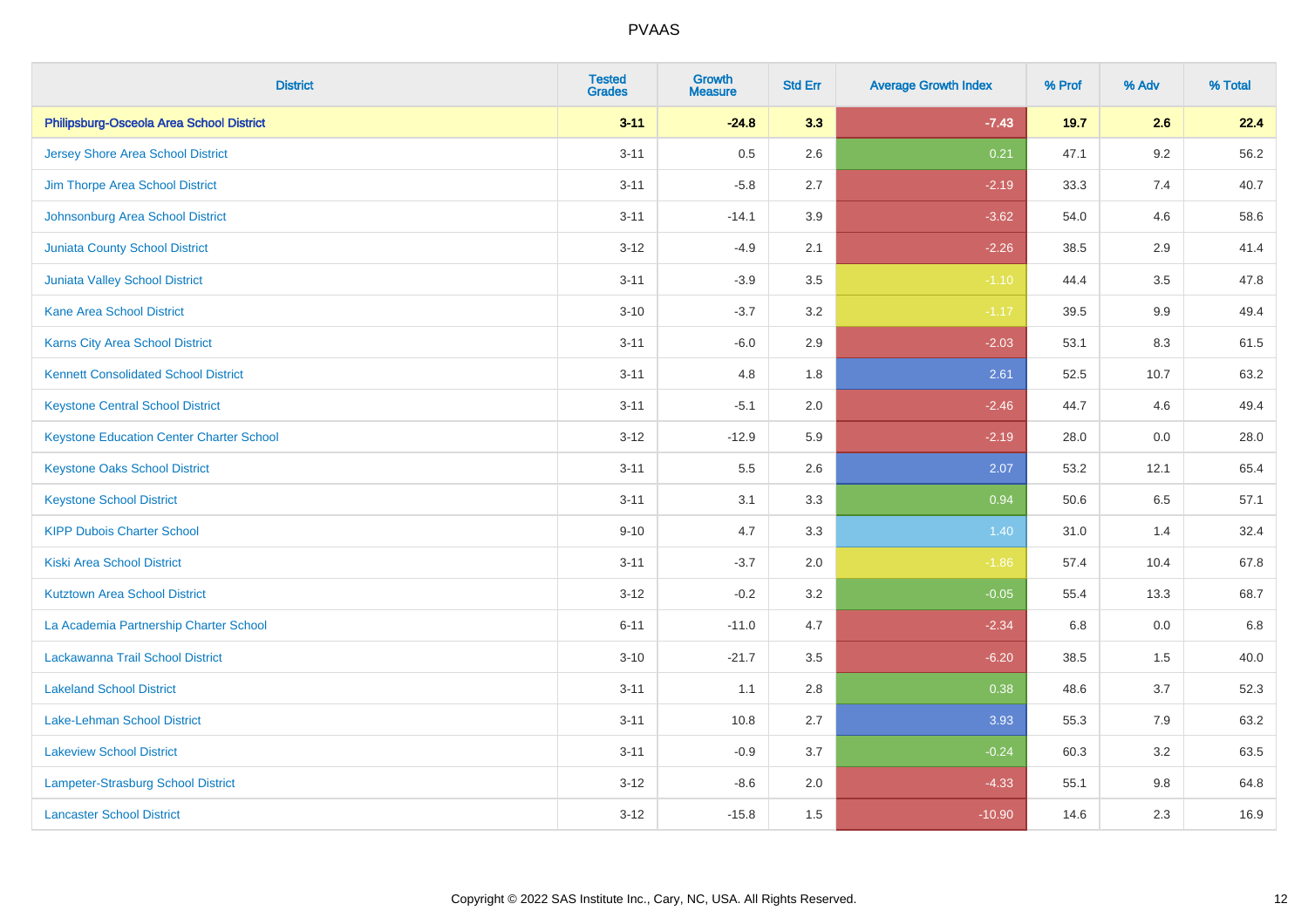| <b>District</b>                                    | <b>Tested</b><br><b>Grades</b> | <b>Growth</b><br><b>Measure</b> | <b>Std Err</b> | <b>Average Growth Index</b> | % Prof | % Adv   | % Total |
|----------------------------------------------------|--------------------------------|---------------------------------|----------------|-----------------------------|--------|---------|---------|
| Philipsburg-Osceola Area School District           | $3 - 11$                       | $-24.8$                         | 3.3            | $-7.43$                     | 19.7   | 2.6     | 22.4    |
| <b>Laurel Highlands School District</b>            | $3 - 11$                       | 4.3                             | 2.4            | 1.81                        | 44.9   | 9.6     | 54.5    |
| <b>Laurel School District</b>                      | $3 - 11$                       | 1.8                             | 3.1            | 0.59                        | 70.1   | 2.3     | 72.4    |
| <b>Lawrence County CTC</b>                         | $10 - 11$                      | $-21.7$                         | 3.6            | $-6.05$                     | 19.8   | $0.0\,$ | 19.8    |
| <b>Lebanon School District</b>                     | $3 - 11$                       | $-1.6$                          | 1.9            | $-0.80$                     | 24.4   | 2.6     | 27.0    |
| <b>Leechburg Area School District</b>              | $3 - 11$                       | 4.4                             | 4.0            | 1.09                        | 47.8   | 19.6    | 67.4    |
| Lehigh Career & Technical Institute                | $10 - 12$                      | 5.6                             | 5.6            | 0.99                        | 78.3   | 0.0     | 78.3    |
| Lehigh Valley Academy Regional Charter School      | $3 - 11$                       | 0.7                             | 2.3            | 0.32                        | 46.3   | 5.0     | 51.4    |
| Lehigh Valley Charter High School For The Arts     | $9 - 10$                       | 7.3                             | 2.6            | 2.82                        | 62.3   | 18.2    | 80.5    |
| <b>Lehighton Area School District</b>              | $3 - 11$                       | $-1.6$                          | 2.3            | $-0.70$                     | 51.1   | 5.6     | 56.7    |
| <b>Lewisburg Area School District</b>              | $3 - 11$                       | $-2.7$                          | 2.6            | $-1.03$                     | 57.0   | 18.5    | 75.6    |
| <b>Ligonier Valley School District</b>             | $3 - 11$                       | 4.2                             | 3.1            | 1.34                        | 59.1   | 10.3    | 69.5    |
| Lincoln Leadership Academy Charter School          | $3 - 12$                       | 14.2                            | 6.4            | 2.22                        | 23.5   | 0.0     | 23.5    |
| <b>Lincoln Park Performing Arts Charter School</b> | $7 - 11$                       | 3.6                             | 2.5            | 1.42                        | 59.6   | 14.7    | 74.3    |
| <b>Line Mountain School District</b>               | $3 - 11$                       | 4.1                             | 3.2            | 1.27                        | 52.9   | 9.2     | 62.1    |
| <b>Littlestown Area School District</b>            | $3 - 11$                       | 11.4                            | 2.5            | 4.62                        | 55.2   | 10.4    | 65.6    |
| <b>Lower Dauphin School District</b>               | $3 - 11$                       | 0.6                             | 1.9            | 0.33                        | 49.2   | 12.6    | 61.8    |
| <b>Lower Merion School District</b>                | $3 - 11$                       | 19.0                            | 1.3            | 14.93                       | 55.6   | 29.9    | 85.5    |
| <b>Lower Moreland Township School District</b>     | $3 - 11$                       | 2.0                             | 2.2            | 0.95                        | 62.8   | 17.0    | 79.8    |
| <b>Loyalsock Township School District</b>          | $3 - 12$                       | 4.2                             | 2.8            | 1.47                        | 54.3   | 2.1     | 56.4    |
| <b>Mahanoy Area School District</b>                | $3 - 10$                       | $-9.0$                          | 3.6            | $-2.49$                     | 26.2   | 1.6     | 27.9    |
| <b>Manheim Central School District</b>             | $3 - 11$                       | 2.1                             | 2.1            | 1.01                        | 53.2   | 11.6    | 64.8    |
| <b>Manheim Township School District</b>            | $3 - 12$                       | $-0.9$                          | 1.6            | $-0.58$                     | 53.2   | 15.5    | 68.7    |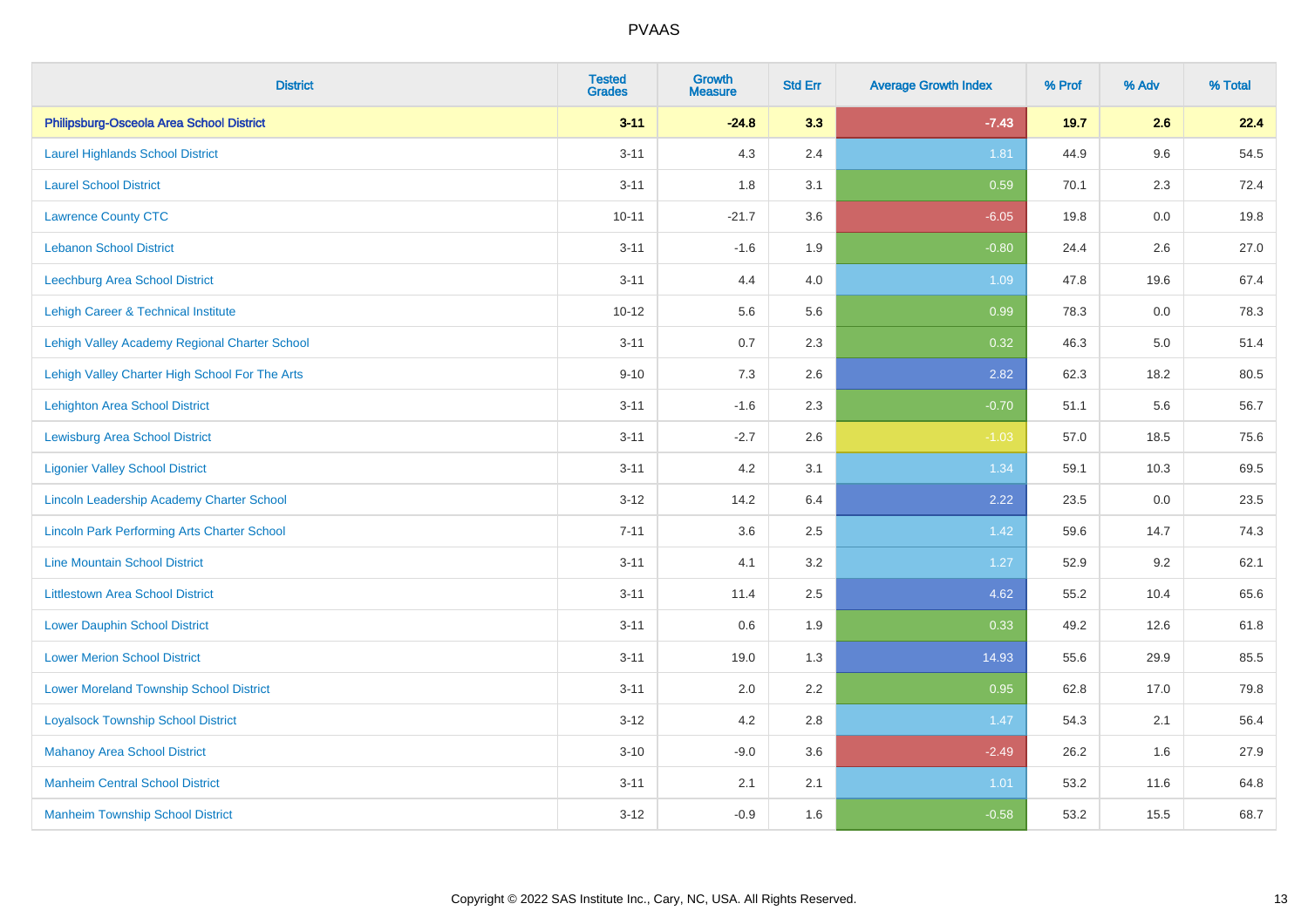| <b>District</b>                                | <b>Tested</b><br><b>Grades</b> | <b>Growth</b><br><b>Measure</b> | <b>Std Err</b> | <b>Average Growth Index</b> | % Prof | % Adv | % Total |
|------------------------------------------------|--------------------------------|---------------------------------|----------------|-----------------------------|--------|-------|---------|
| Philipsburg-Osceola Area School District       | $3 - 11$                       | $-24.8$                         | 3.3            | $-7.43$                     | 19.7   | 2.6   | 22.4    |
| <b>Marion Center Area School District</b>      | $3 - 10$                       | $-12.0$                         | 3.1            | $-3.87$                     | 33.7   | 1.1   | 34.8    |
| <b>Maritime Academy Charter School</b>         | $3 - 10$                       | $-11.4$                         | 3.5            | $-3.29$                     | 15.2   | 0.0   | 15.2    |
| <b>Marple Newtown School District</b>          | $3 - 11$                       | 2.0                             | 2.4            | 0.81                        | 57.6   | 12.8  | 70.4    |
| <b>Mars Area School District</b>               | $3 - 10$                       | 5.7                             | 2.1            | 2.75                        | 57.9   | 18.2  | 76.1    |
| <b>MaST Community Charter School</b>           | $3 - 10$                       | $-4.1$                          | 2.7            | $-1.52$                     | 44.0   | 9.5   | 53.4    |
| <b>MaST Community Charter School II</b>        | $3 - 10$                       | 4.4                             | 3.2            | 1.37                        | 28.4   | 3.4   | 31.8    |
| Mastery Charter High School-Lenfest Campus     | $7 - 11$                       | 2.5                             | 5.7            | 0.43                        | 40.0   | 0.0   | 40.0    |
| <b>Mastery Charter School - Gratz Campus</b>   | $7 - 10$                       | $-23.9$                         | 4.5            | $-5.29$                     | 2.9    | 0.0   | $2.9\,$ |
| <b>Mastery Charter School - Hardy Williams</b> | $3 - 11$                       | 11.4                            | 3.4            | 3.33                        | 44.3   | 5.7   | 50.0    |
| <b>Mastery Charter School - Pickett Campus</b> | $6 - 10$                       | 5.6                             | 5.7            | 1.00                        | 27.8   | 0.0   | 27.8    |
| Mastery Charter School - Shoemaker Campus      | $7 - 10$                       | 4.1                             | 3.0            | 1.34                        | 20.9   | 3.3   | 24.2    |
| <b>Mastery Charter School - Thomas Campus</b>  | $3 - 10$                       | 2.1                             | 6.2            | 0.33                        | 28.6   | 0.0   | 28.6    |
| <b>Mcguffey School District</b>                | $3 - 11$                       | 2.1                             | 2.6            | 0.81                        | 57.7   | 3.1   | 60.8    |
| <b>Mckeesport Area School District</b>         | $3 - 12$                       | 9.0                             | 2.4            | 3.72                        | 31.0   | 4.5   | 35.5    |
| Mechanicsburg Area School District             | $3 - 11$                       | 5.9                             | 1.8            | 3.29                        | 57.2   | 13.7  | 70.9    |
| <b>Mercer Area School District</b>             | $3 - 11$                       | $-0.2$                          | 3.3            | $-0.06$                     | 56.0   | 8.0   | 64.0    |
| <b>Methacton School District</b>               | $3 - 11$                       | 2.5                             | 1.7            | 1.43                        | 62.5   | 16.4  | 79.0    |
| Meyersdale Area School District                | $3 - 11$                       | 4.2                             | 4.0            | 1.07                        | 43.1   | 6.9   | 50.0    |
| <b>Mid Valley School District</b>              | $3 - 10$                       | $-1.7$                          | 3.0            | $-0.55$                     | 45.1   | 7.8   | 52.9    |
| <b>Middletown Area School District</b>         | $3 - 11$                       | $-5.3$                          | 2.6            | $-2.05$                     | 46.4   | 5.3   | 51.7    |
| <b>Midd-West School District</b>               | $3 - 11$                       | 10.3                            | 2.7            | 3.80                        | 58.0   | 13.4  | 71.4    |
| <b>Mifflin County School District</b>          | $3 - 11$                       | 9.1                             | 1.7            | 5.49                        | 47.1   | 6.7   | 53.8    |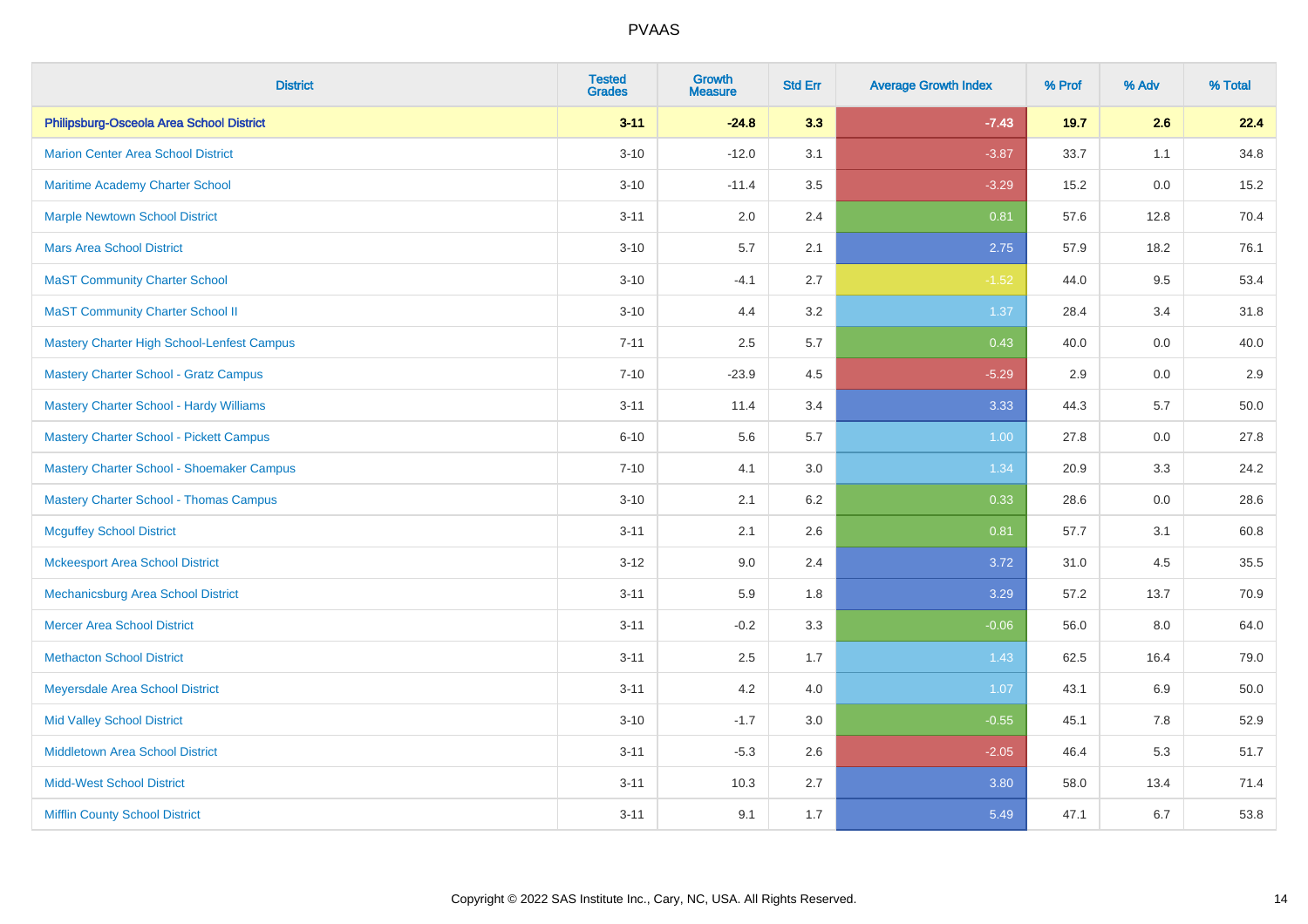| <b>District</b>                            | <b>Tested</b><br><b>Grades</b> | <b>Growth</b><br><b>Measure</b> | <b>Std Err</b> | <b>Average Growth Index</b> | % Prof | % Adv   | % Total |
|--------------------------------------------|--------------------------------|---------------------------------|----------------|-----------------------------|--------|---------|---------|
| Philipsburg-Osceola Area School District   | $3 - 11$                       | $-24.8$                         | 3.3            | $-7.43$                     | 19.7   | 2.6     | 22.4    |
| Mifflinburg Area School District           | $3 - 11$                       | $-15.8$                         | 2.5            | $-6.30$                     | 42.4   | $4.0\,$ | 46.4    |
| <b>Millcreek Township School District</b>  | $3 - 11$                       | 3.1                             | 1.5            | 2.06                        | 55.6   | 14.2    | 69.7    |
| <b>Millersburg Area School District</b>    | $3 - 11$                       | 6.2                             | 3.8            | 1.63                        | 51.8   | 7.4     | 59.3    |
| <b>Millville Area School District</b>      | $3 - 12$                       | $-0.9$                          | 4.7            | $-0.18$                     | 51.4   | 5.4     | 56.8    |
| <b>Milton Area School District</b>         | $3 - 11$                       | $-8.7$                          | 2.5            | $-3.52$                     | 45.4   | $6.9\,$ | 52.3    |
| <b>Minersville Area School District</b>    | $3 - 11$                       | $-14.4$                         | 3.7            | $-3.90$                     | 39.3   | 3.3     | 42.6    |
| <b>Mohawk Area School District</b>         | $3 - 11$                       | $-7.5$                          | 3.1            | $-2.45$                     | 49.4   | 11.0    | 60.4    |
| <b>Monessen City School District</b>       | $3 - 10$                       | 8.3                             | 4.5            | 1.85                        | 42.9   | 2.9     | 45.7    |
| <b>Moniteau School District</b>            | $3 - 11$                       | $-11.8$                         | 3.3            | $-3.56$                     | 50.0   | 6.3     | 56.3    |
| <b>Montgomery Area School District</b>     | $3 - 11$                       | 10.7                            | 3.6            | 2.96                        | 48.7   | 12.4    | 61.1    |
| <b>Montour School District</b>             | $3 - 11$                       | $-1.8$                          | 2.1            | $-0.88$                     | 61.4   | 15.1    | 76.5    |
| <b>Montoursville Area School District</b>  | $3 - 12$                       | 10.8                            | 2.5            | 4.24                        | 44.6   | 20.1    | 64.8    |
| <b>Montrose Area School District</b>       | $3 - 10$                       | $-5.5$                          | 3.0            | $-1.82$                     | 46.7   | 5.4     | 52.2    |
| Moon Area School District                  | $3 - 11$                       | 8.2                             | 1.9            | 4.25                        | 58.7   | 18.5    | 77.2    |
| Morrisville Borough School District        | $3 - 11$                       | 4.8                             | 4.3            | 1.10                        | 30.2   | 2.3     | 32.6    |
| <b>Moshannon Valley School District</b>    | $3 - 10$                       | $-7.0$                          | 3.4            | $-2.01$                     | 48.5   | 0.0     | 48.5    |
| <b>Mount Carmel Area School District</b>   | $3 - 11$                       | $-0.6$                          | 3.1            | $-0.18$                     | 45.3   | 2.1     | 47.4    |
| <b>Mount Pleasant Area School District</b> | $3 - 11$                       | $-5.0$                          | 2.6            | $-1.93$                     | 52.6   | 0.0     | 52.6    |
| <b>Mount Union Area School District</b>    | $3 - 10$                       | $-6.1$                          | 3.1            | $-1.97$                     | 32.2   | 3.4     | 35.6    |
| <b>Mountain View School District</b>       | $3 - 11$                       | 20.9                            | 3.5            | 5.91                        | 57.8   | 20.3    | 78.1    |
| Mt Lebanon School District                 | $3 - 11$                       | $-1.0$                          | 1.5            | $-0.70$                     | 61.9   | 24.0    | 85.9    |
| <b>Muhlenberg School District</b>          | $3 - 10$                       | 4.0                             | 1.9            | 2.10                        | 34.2   | 2.6     | 36.8    |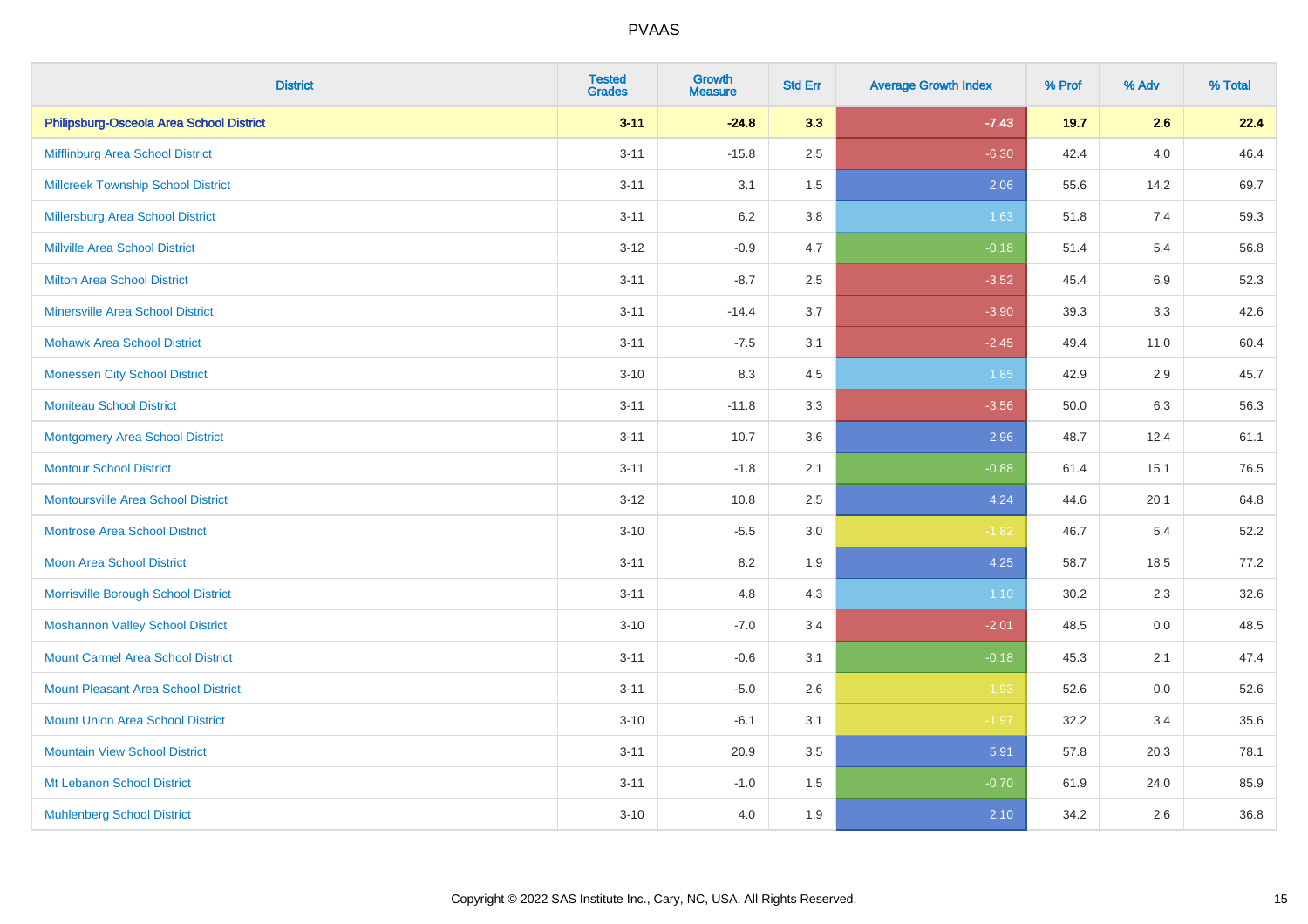| <b>District</b>                             | <b>Tested</b><br><b>Grades</b> | <b>Growth</b><br><b>Measure</b> | <b>Std Err</b> | <b>Average Growth Index</b> | % Prof | % Adv   | % Total |
|---------------------------------------------|--------------------------------|---------------------------------|----------------|-----------------------------|--------|---------|---------|
| Philipsburg-Osceola Area School District    | $3 - 11$                       | $-24.8$                         | 3.3            | $-7.43$                     | 19.7   | 2.6     | 22.4    |
| <b>Multicultural Academy Charter School</b> | $9 - 11$                       | 9.5                             | 3.5            | 2.69                        | 22.0   | $0.0\,$ | 22.0    |
| <b>Muncy School District</b>                | $3 - 11$                       | $-8.1$                          | 3.7            | $-2.21$                     | 42.0   | 3.8     | 45.8    |
| <b>Nazareth Area School District</b>        | $3 - 11$                       | $-4.7$                          | 1.7            | $-2.82$                     | 59.2   | $9.9\,$ | 69.0    |
| <b>Neshaminy School District</b>            | $3 - 11$                       | 4.0                             | 1.3            | 3.02                        | 58.7   | 9.5     | 68.2    |
| <b>Neshannock Township School District</b>  | $3 - 10$                       | $-9.7$                          | 2.9            | $-3.34$                     | 62.4   | 5.6     | 67.9    |
| <b>New Brighton Area School District</b>    | $3 - 11$                       | 4.6                             | 3.1            | 1.47                        | 60.9   | 5.8     | 66.7    |
| <b>New Castle Area School District</b>      | $3 - 12$                       | $-6.4$                          | 2.4            | $-2.66$                     | 32.5   | 4.3     | 36.8    |
| <b>New Foundations Charter School</b>       | $3 - 11$                       | 5.4                             | 2.2            | 2.41                        | 47.2   | 2.5     | 49.8    |
| New Hope-Solebury School District           | $3 - 11$                       | 7.5                             | 2.9            | 2.57                        | 68.2   | 22.7    | 90.9    |
| New Kensington-Arnold School District       | $3 - 11$                       | $-0.4$                          | 3.8            | $-0.10$                     | 40.7   | 3.7     | 44.4    |
| <b>Newport School District</b>              | $3 - 12$                       | 1.4                             | 3.5            | 0.41                        | 51.5   | 10.3    | 61.8    |
| Norristown Area School District             | $3 - 12$                       | $-12.8$                         | 1.6            | $-7.98$                     | 23.5   | $2.3\,$ | 25.7    |
| North Allegheny School District             | $3 - 11$                       | 17.4                            | 1.3            | 13.52                       | 59.5   | 28.1    | 87.6    |
| North Clarion County School District        | $3 - 12$                       | 3.7                             | 4.3            | 0.85                        | 67.5   | 15.0    | 82.5    |
| <b>North East School District</b>           | $3 - 11$                       | $-9.3$                          | 3.1            | $-3.02$                     | 62.6   | 14.4    | 77.0    |
| <b>North Hills School District</b>          | $3 - 11$                       | $-1.8$                          | 1.8            | $-0.96$                     | 59.1   | 14.1    | 73.2    |
| North Penn School District                  | $3 - 11$                       | 9.1                             | 1.1            | 8.36                        | 55.8   | 17.0    | 72.8    |
| <b>North Pocono School District</b>         | $3 - 11$                       | $-2.3$                          | 3.4            | $-0.68$                     | 52.0   | 16.4    | 68.5    |
| North Schuylkill School District            | $3 - 11$                       | $-1.0$                          | 2.4            | $-0.42$                     | 41.8   | 5.1     | 46.8    |
| <b>North Star School District</b>           | $3 - 11$                       | $-8.7$                          | 3.5            | $-2.51$                     | 47.8   | 6.0     | 53.7    |
| Northampton Area School District            | $3 - 11$                       | 4.0                             | 1.6            | 2.51                        | 52.3   | 10.8    | 63.1    |
| <b>Northeast Bradford School District</b>   | $3 - 10$                       | $-3.1$                          | 4.0            | $-0.78$                     | 33.9   | 3.4     | 37.3    |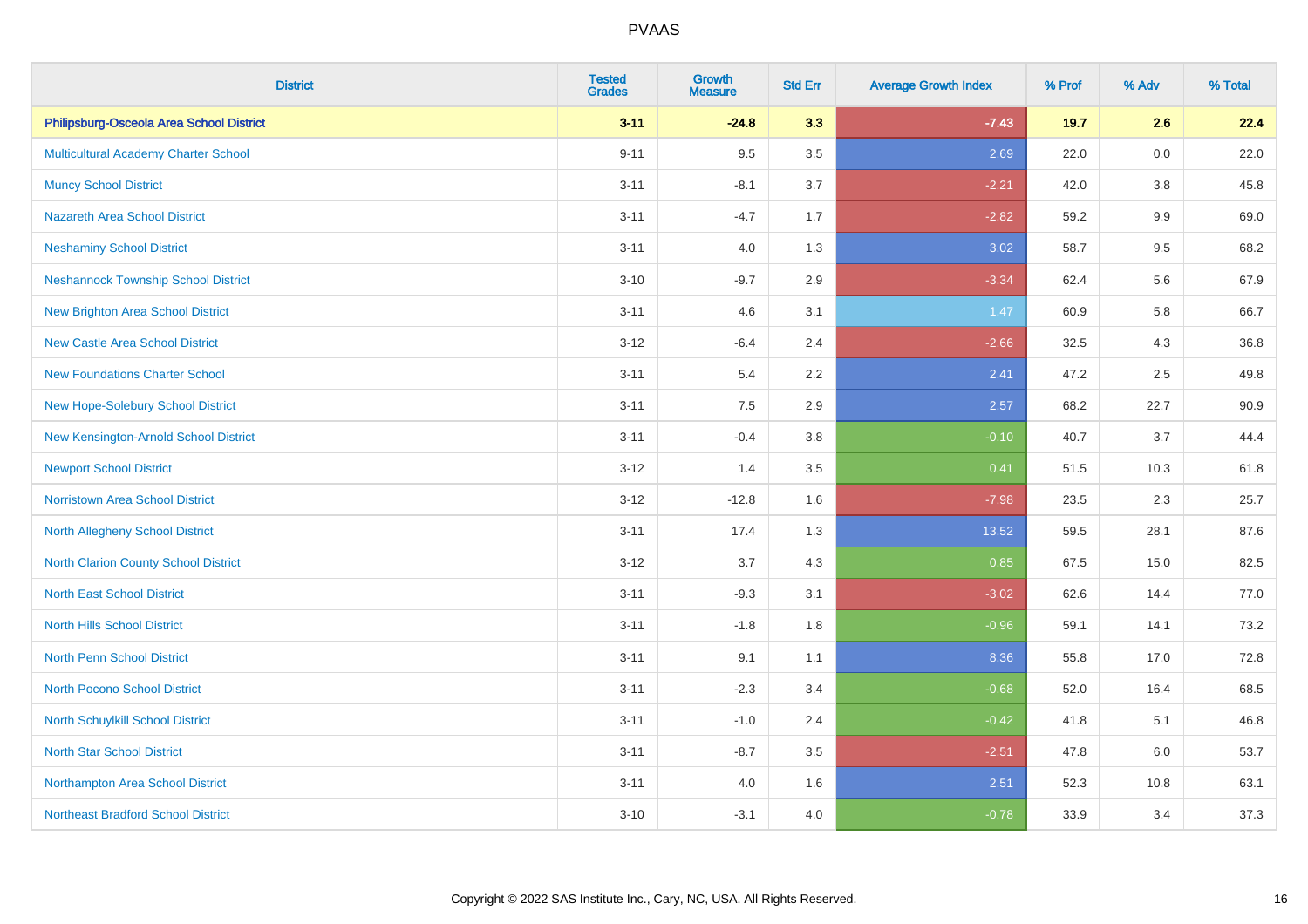| <b>District</b>                          | <b>Tested</b><br><b>Grades</b> | <b>Growth</b><br><b>Measure</b> | <b>Std Err</b> | <b>Average Growth Index</b> | % Prof | % Adv | % Total |
|------------------------------------------|--------------------------------|---------------------------------|----------------|-----------------------------|--------|-------|---------|
| Philipsburg-Osceola Area School District | $3 - 11$                       | $-24.8$                         | 3.3            | $-7.43$                     | 19.7   | 2.6   | 22.4    |
| Northeastern York School District        | $3 - 11$                       | 5.9                             | 2.0            | 3.03                        | 51.1   | 16.6  | 67.6    |
| Northern Bedford County School District  | $3 - 11$                       | 16.5                            | 3.6            | 4.58                        | 51.7   | 20.0  | 71.7    |
| <b>Northern Cambria School District</b>  | $3 - 11$                       | 10.0                            | 3.3            | 3.04                        | 47.4   | 5.1   | 52.6    |
| Northern Lebanon School District         | $3 - 11$                       | 0.4                             | 2.5            | 0.15                        | 28.0   | 3.0   | 31.0    |
| Northern Lehigh School District          | $3 - 12$                       | $-10.4$                         | 2.7            | $-3.82$                     | 28.0   | 9.3   | 37.3    |
| <b>Northern Potter School District</b>   | $3 - 12$                       | $-13.1$                         | 4.6            | $-2.84$                     | 37.5   | 0.0   | 37.5    |
| Northern Tioga School District           | $3 - 12$                       | $-7.5$                          | 2.8            | $-2.64$                     | 54.0   | 1.2   | 55.2    |
| Northern York County School District     | $3 - 11$                       | 15.6                            | 2.0            | 7.98                        | 57.4   | 11.5  | 68.8    |
| <b>Northgate School District</b>         | $3 - 11$                       | 6.3                             | 3.6            | 1.73                        | 53.3   | 16.7  | 70.0    |
| Northwest Area School District           | $3 - 10$                       | $-10.0$                         | 3.8            | $-2.59$                     | 34.6   | 7.3   | 41.8    |
| Northwestern Lehigh School District      | $3 - 11$                       | 2.2                             | 2.3            | 0.93                        | 53.3   | 9.7   | 63.0    |
| <b>Northwestern School District</b>      | $3 - 11$                       | $-24.9$                         | 3.5            | $-7.13$                     | 42.6   | 2.9   | 45.6    |
| <b>Norwin School District</b>            | $3 - 11$                       | 18.0                            | 1.7            | 10.37                       | 58.5   | 27.0  | 85.4    |
| Octorara Area School District            | $3 - 11$                       | 9.1                             | 2.4            | 3.82                        | 52.1   | 8.5   | 60.6    |
| Oil City Area School District            | $3 - 11$                       | $-2.9$                          | 2.6            | $-1.08$                     | 44.4   | 5.8   | 50.2    |
| <b>Old Forge School District</b>         | $3 - 12$                       | $-5.9$                          | 3.4            | $-1.73$                     | 52.9   | 7.1   | 60.0    |
| <b>Oley Valley School District</b>       | $3 - 11$                       | $-0.4$                          | 2.8            | $-0.15$                     | 43.1   | 12.9  | 56.0    |
| <b>Oswayo Valley School District</b>     | $3 - 12$                       | 8.5                             | $5.0\,$        | 1.68                        | 50.0   | 16.7  | 66.7    |
| <b>Otto-Eldred School District</b>       | $3 - 11$                       | $-0.7$                          | 4.2            | $-0.15$                     | 56.2   | 6.2   | 62.5    |
| <b>Owen J Roberts School District</b>    | $3 - 11$                       | $-12.3$                         | 1.6            | $-7.61$                     | 57.0   | 11.9  | 69.0    |
| <b>Oxford Area School District</b>       | $3 - 11$                       | $-4.3$                          | 1.9            | $-2.26$                     | 41.3   | 8.0   | 49.3    |
| <b>Palisades School District</b>         | $3 - 11$                       | $-8.7$                          | 2.8            | $-3.06$                     | 53.8   | 6.7   | 60.5    |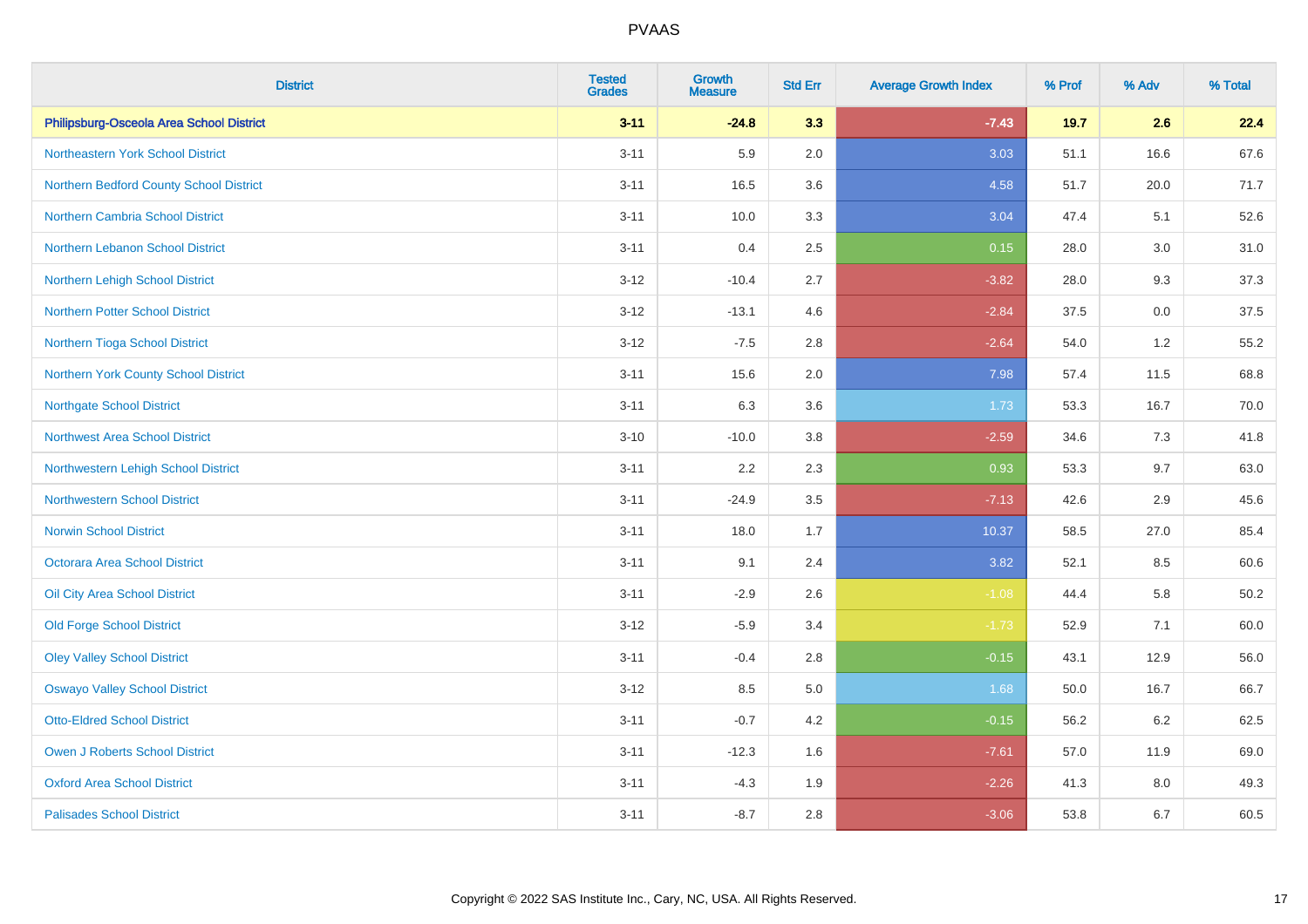| <b>District</b>                               | <b>Tested</b><br><b>Grades</b> | <b>Growth</b><br><b>Measure</b> | <b>Std Err</b> | <b>Average Growth Index</b> | % Prof | % Adv   | % Total |
|-----------------------------------------------|--------------------------------|---------------------------------|----------------|-----------------------------|--------|---------|---------|
| Philipsburg-Osceola Area School District      | $3 - 11$                       | $-24.8$                         | 3.3            | $-7.43$                     | 19.7   | 2.6     | 22.4    |
| <b>Palmerton Area School District</b>         | $3 - 11$                       | $-1.2$                          | 3.0            | $-0.39$                     | 57.4   | $5.0\,$ | 62.4    |
| Palmyra Area School District                  | $3 - 11$                       | 5.6                             | 1.9            | 2.96                        | 56.4   | 15.6    | 72.0    |
| <b>Panther Valley School District</b>         | $3 - 12$                       | $-0.6$                          | 3.3            | $-0.19$                     | 47.9   | 4.3     | 52.1    |
| <b>Parkland School District</b>               | $3 - 11$                       | 5.3                             | 1.2            | 4.30                        | 58.0   | 22.3    | 80.4    |
| Pen Argyl Area School District                | $3 - 12$                       | 9.2                             | 2.7            | 3.46                        | 50.0   | 12.6    | 62.6    |
| Penn Cambria School District                  | $3 - 11$                       | $-0.0$                          | 2.7            | $-0.01$                     | 61.5   | 7.7     | 69.2    |
| <b>Penn Hills School District</b>             | $3 - 11$                       | $-7.6$                          | 2.6            | $-2.94$                     | 33.1   | 0.7     | 33.8    |
| <b>Penn Manor School District</b>             | $3 - 11$                       | $-0.4$                          | 1.6            | $-0.25$                     | 51.9   | 12.6    | 64.5    |
| <b>Penncrest School District</b>              | $3 - 11$                       | 5.7                             | 2.2            | 2.57                        | 47.2   | 7.1     | 54.3    |
| <b>Penn-Delco School District</b>             | $3 - 11$                       | $-6.8$                          | 1.9            | $-3.51$                     | 46.6   | 3.2     | 49.8    |
| <b>Pennridge School District</b>              | $3 - 10$                       | $-16.8$                         | 1.4            | $-11.59$                    | 46.8   | 8.0     | 54.9    |
| Penns Manor Area School District              | $3 - 12$                       | $-17.0$                         | 3.7            | $-4.52$                     | 29.7   | 3.1     | 32.8    |
| Penns Valley Area School District             | $3 - 12$                       | 14.0                            | 2.9            | 4.80                        | 41.9   | 23.1    | 65.0    |
| <b>Pennsbury School District</b>              | $3 - 11$                       | 11.7                            | 1.5            | 7.90                        | 60.1   | 21.3    | 81.3    |
| Pennsylvania Cyber Charter School             | $3 - 11$                       | 11.6                            | 1.5            | 7.54                        | 46.3   | 5.0     | 51.3    |
| Pennsylvania Distance Learning Charter School | $3 - 12$                       | 9.3                             | 4.2            | 2.22                        | 42.2   | 3.1     | 45.3    |
| Pennsylvania Leadership Charter School        | $3 - 11$                       | 4.6                             | 2.2            | 2.13                        | 55.4   | 11.2    | 66.7    |
| Pennsylvania Virtual Charter School           | $3 - 11$                       | 11.8                            | 3.5            | 3.37                        | 56.5   | 11.1    | 67.6    |
| <b>Penn-Trafford School District</b>          | $3 - 11$                       | 13.4                            | 1.7            | 7.87                        | 62.3   | 21.9    | 84.2    |
| People For People Charter School              | $3 - 12$                       | 13.3                            | 5.5            | 2.43                        | 13.5   | 0.0     | 13.5    |
| <b>Pequea Valley School District</b>          | $3 - 11$                       | $-5.8$                          | 3.2            | $-1.80$                     | 39.8   | 9.1     | 48.9    |
| <b>Perkiomen Valley School District</b>       | $3 - 11$                       | $-3.5$                          | 1.6            | $-2.18$                     | 53.8   | 13.4    | 67.2    |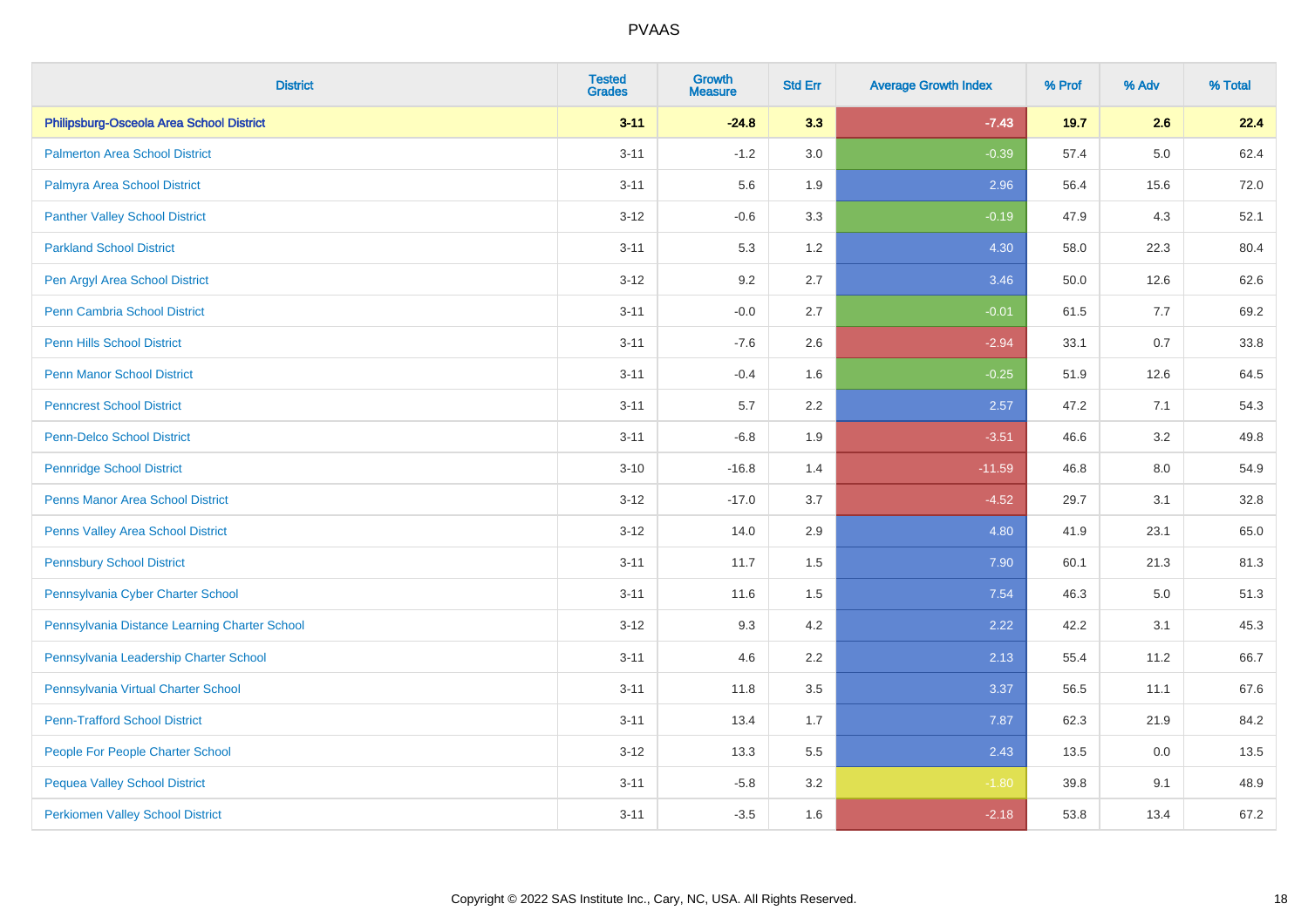| <b>District</b>                                                       | <b>Tested</b><br><b>Grades</b> | <b>Growth</b><br><b>Measure</b> | <b>Std Err</b> | <b>Average Growth Index</b> | % Prof | % Adv | % Total |
|-----------------------------------------------------------------------|--------------------------------|---------------------------------|----------------|-----------------------------|--------|-------|---------|
| Philipsburg-Osceola Area School District                              | $3 - 11$                       | $-24.8$                         | 3.3            | $-7.43$                     | 19.7   | 2.6   | 22.4    |
| Perseus House Charter School Of Excellence                            | $6 - 11$                       | $-5.2$                          | 3.0            | $-1.72$                     | 16.5   | 0.0   | 16.5    |
| <b>Peters Township School District</b>                                | $3 - 11$                       | 5.0                             | 1.8            | 2.76                        | 59.8   | 26.1  | 85.9    |
| Philadelphia Academy Charter School                                   | $3 - 11$                       | $-8.9$                          | 2.9            | $-3.04$                     | 50.5   | 2.9   | 53.4    |
| Philadelphia City School District                                     | $3 - 12$                       | 7.5                             | 0.6            | 12.64                       | 38.4   | 7.0   | 45.4    |
| Philadelphia Electrical & Tech Charter High School                    | $10 - 10$                      | $-0.5$                          | 2.9            | $-0.15$                     | 8.8    | 0.0   | 8.8     |
| Philipsburg-Osceola Area School District                              | $3 - 11$                       | $-24.8$                         | 3.3            | $-7.43$                     | 19.7   | 2.6   | 22.4    |
| <b>Phoenixville Area School District</b>                              | $3 - 11$                       | $-1.7$                          | 2.1            | $-0.83$                     | 59.9   | 10.6  | 70.5    |
| <b>Pine Grove Area School District</b>                                | $3 - 11$                       | $-7.7$                          | 2.9            | $-2.66$                     | 42.3   | 7.7   | 50.0    |
| <b>Pine-Richland School District</b>                                  | $3 - 11$                       | 11.5                            | 1.8            | 6.31                        | 60.6   | 24.4  | 85.0    |
| <b>Pittsburgh School District</b>                                     | $3 - 11$                       | $-3.3$                          | 1.1            | $-3.04$                     | 33.9   | 8.2   | 42.1    |
| <b>Pittston Area School District</b>                                  | $3 - 11$                       | $-10.1$                         | 5.6            | $-1.80$                     | 38.1   | 9.5   | 47.6    |
| <b>Pleasant Valley School District</b>                                | $3 - 11$                       | 3.1                             | 2.0            | 1.57                        | 57.2   | 5.5   | 62.8    |
| <b>Plum Borough School District</b>                                   | $3 - 11$                       | $-11.3$                         | 2.2            | $-5.19$                     | 51.1   | 9.0   | 60.1    |
| Pocono Mountain School District                                       | $3 - 12$                       | 6.8                             | 1.5            | 4.62                        | 45.8   | 5.0   | 50.7    |
| <b>Port Allegany School District</b>                                  | $3 - 11$                       | 4.4                             | 3.6            | 1.21                        | 28.1   | 9.4   | 37.5    |
| <b>Portage Area School District</b>                                   | $3 - 10$                       | $-8.1$                          | 3.6            | $-2.26$                     | 40.6   | 9.4   | 50.0    |
| <b>Pottsgrove School District</b>                                     | $3 - 11$                       | 2.8                             | 2.0            | 1.35                        | 44.0   | 10.0  | 53.9    |
| <b>Pottstown School District</b>                                      | $3 - 12$                       | $-4.0$                          | 2.4            | $-1.68$                     | 29.8   | 1.2   | 31.0    |
| <b>Pottsville Area School District</b>                                | $3 - 12$                       | 4.4                             | 2.3            | 1.94                        | 44.8   | 5.4   | 50.2    |
| Preparatory Charter School Of Mathematics, Science, Tech, And Careers | $9 - 10$                       | $-4.0$                          | $2.5\,$        | $-1.59$                     | 15.0   | 0.0   | 15.0    |
| Propel Charter School - Braddock Hills                                | $3 - 11$                       | $-13.6$                         | 3.6            | $-3.81$                     | 9.7    | 1.6   | 11.3    |
| <b>Propel Charter School-Homestead</b>                                | $3 - 11$                       | $-11.7$                         | 4.1            | $-2.84$                     | 15.9   | 0.0   | 15.9    |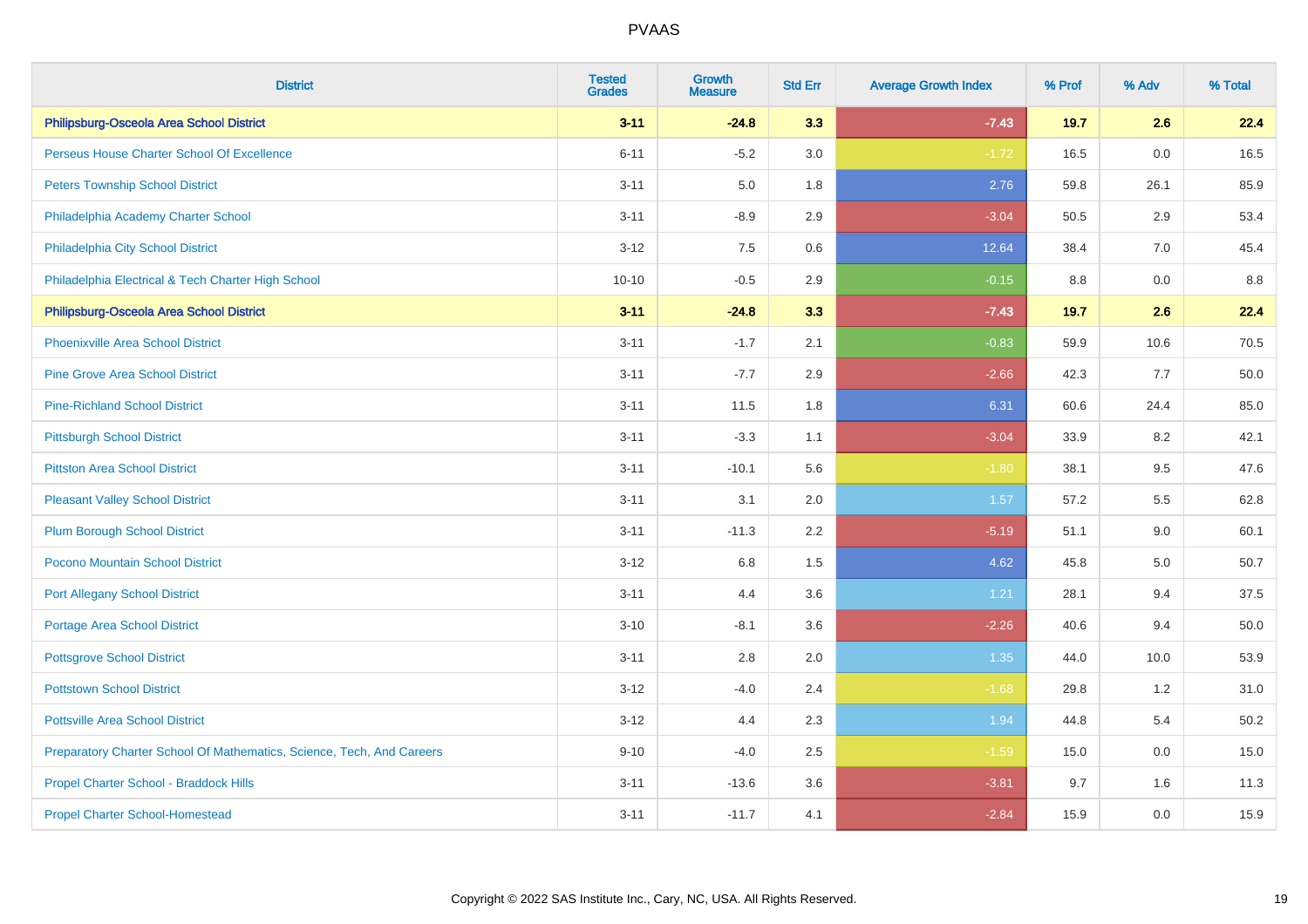| <b>District</b>                                | <b>Tested</b><br><b>Grades</b> | <b>Growth</b><br><b>Measure</b> | <b>Std Err</b> | <b>Average Growth Index</b> | % Prof | % Adv   | % Total |
|------------------------------------------------|--------------------------------|---------------------------------|----------------|-----------------------------|--------|---------|---------|
| Philipsburg-Osceola Area School District       | $3 - 11$                       | $-24.8$                         | 3.3            | $-7.43$                     | 19.7   | 2.6     | 22.4    |
| <b>Propel Charter School-Montour</b>           | $3 - 10$                       | $-10.7$                         | 3.9            | $-2.71$                     | 13.7   | 0.0     | 13.7    |
| <b>Punxsutawney Area School District</b>       | $3 - 11$                       | 4.2                             | 2.9            | 1.45                        | 55.0   | 5.5     | 60.6    |
| <b>Purchase Line School District</b>           | $3 - 12$                       | 1.7                             | 3.5            | 0.47                        | 43.1   | 5.4     | 48.5    |
| <b>Quaker Valley School District</b>           | $3 - 11$                       | $-2.8$                          | 2.6            | $-1.08$                     | 55.2   | 13.2    | 68.4    |
| <b>Quakertown Community School District</b>    | $3 - 12$                       | $-4.4$                          | 1.6            | $-2.70$                     | 56.5   | 10.0    | 66.6    |
| <b>Radnor Township School District</b>         | $3 - 12$                       | 1.0                             | 2.1            | 0.50                        | 65.0   | 23.2    | 88.2    |
| <b>Reach Cyber Charter School</b>              | $3 - 11$                       | 8.1                             | 4.7            | 1.72                        | 42.4   | 4.6     | 47.0    |
| <b>Reading School District</b>                 | $3 - 11$                       | 10.1                            | 1.4            | 7.25                        | 24.7   | 2.4     | 27.2    |
| <b>Redbank Valley School District</b>          | $3 - 11$                       | $-9.5$                          | 3.4            | $-2.77$                     | 31.5   | 4.9     | 36.4    |
| Renaissance Academy Charter School             | $3 - 11$                       | 8.3                             | 3.3            | 2.54                        | 45.6   | 22.8    | 68.4    |
| <b>Reynolds School District</b>                | $3 - 10$                       | 0.5                             | 3.4            | 0.16                        | 52.1   | 7.0     | 59.2    |
| <b>Richland School District</b>                | $3 - 11$                       | 6.7                             | 2.9            | 2.33                        | 62.2   | 19.2    | 81.4    |
| <b>Ridgway Area School District</b>            | $3 - 11$                       | $-14.5$                         | 4.1            | $-3.56$                     | 49.0   | 9.8     | 58.8    |
| <b>Ridley School District</b>                  | $3 - 12$                       | 10.0                            | 1.6            | 6.10                        | 45.6   | 8.2     | 53.8    |
| <b>Ringgold School District</b>                | $3 - 11$                       | $-14.7$                         | 2.4            | $-6.04$                     | 41.5   | 7.9     | 49.4    |
| <b>Riverside Beaver County School District</b> | $3 - 11$                       | $-14.0$                         | 3.0            | $-4.64$                     | 49.4   | 8.8     | 58.2    |
| <b>Riverside School District</b>               | $3 - 11$                       | $-3.2$                          | 3.0            | $-1.09$                     | 43.0   | 9.0     | 52.0    |
| <b>Riverview School District</b>               | $3 - 11$                       | $-4.6$                          | 3.8            | $-1.20$                     | 57.9   | 15.8    | 73.7    |
| <b>Roberto Clemente Charter School</b>         | $3 - 12$                       | 2.2                             | 4.9            | 0.45                        | 27.5   | $5.0\,$ | 32.5    |
| <b>Rochester Area School District</b>          | $3 - 11$                       | $-13.2$                         | 4.6            | $-2.89$                     | 19.5   | 1.3     | 20.8    |
| <b>Rose Tree Media School District</b>         | $3 - 10$                       | $-25.6$                         | 2.4            | $-10.76$                    | 54.8   | 6.4     | 61.2    |
| Saint Marys Area School District               | $3 - 11$                       | 7.8                             | 2.6            | 3.04                        | 57.0   | 8.2     | 65.2    |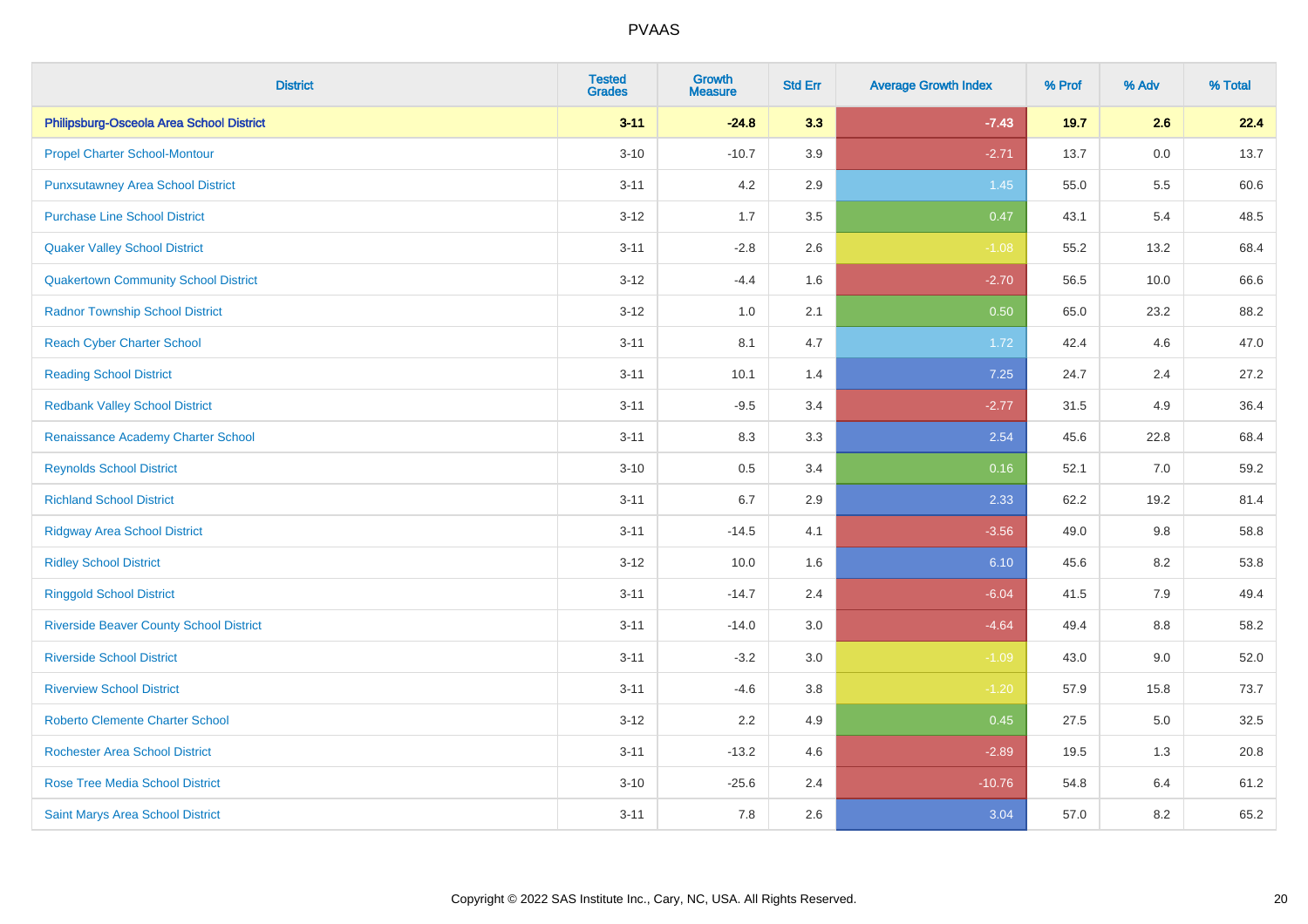| <b>District</b>                               | <b>Tested</b><br><b>Grades</b> | <b>Growth</b><br><b>Measure</b> | <b>Std Err</b> | <b>Average Growth Index</b> | % Prof | % Adv   | % Total |
|-----------------------------------------------|--------------------------------|---------------------------------|----------------|-----------------------------|--------|---------|---------|
| Philipsburg-Osceola Area School District      | $3 - 11$                       | $-24.8$                         | 3.3            | $-7.43$                     | 19.7   | 2.6     | 22.4    |
| <b>Salisbury Township School District</b>     | $3 - 11$                       | 6.3                             | 3.6            | 1.77                        | 46.2   | $6.6\,$ | 52.8    |
| Salisbury-Elk Lick School District            | $3 - 11$                       | $-13.5$                         | 5.9            | $-2.30$                     | 27.8   | 0.0     | 27.8    |
| <b>Saucon Valley School District</b>          | $3 - 11$                       | 14.7                            | 2.5            | 5.98                        | 48.7   | 20.2    | 69.0    |
| <b>Sayre Area School District</b>             | $3 - 11$                       | 11.2                            | 3.5            | 3.20                        | 52.2   | 7.5     | 59.7    |
| <b>School Lane Charter School</b>             | $3 - 11$                       | 12.4                            | 3.6            | 3.43                        | 59.1   | 9.8     | 68.9    |
| Schuylkill Haven Area School District         | $3 - 11$                       | $-15.3$                         | 3.1            | $-4.87$                     | 49.7   | 2.4     | 52.1    |
| <b>Schuylkill Valley School District</b>      | $3 - 11$                       | 1.4                             | 2.5            | 0.56                        | 55.1   | 10.2    | 65.3    |
| <b>Scranton School District</b>               | $3 - 12$                       | $-2.9$                          | 2.4            | $-1.22$                     | 45.6   | 3.6     | 49.1    |
| Selinsgrove Area School District              | $3 - 12$                       | 8.3                             | 2.3            | 3.54                        | 56.8   | 10.0    | 66.8    |
| <b>Seneca Valley School District</b>          | $3 - 11$                       | $-1.4$                          | 1.4            | $-0.99$                     | 57.2   | 11.4    | 68.6    |
| <b>Shade-Central City School District</b>     | $3 - 11$                       | $-5.9$                          | 4.6            | $-1.28$                     | 27.8   | 0.0     | 27.8    |
| <b>Shaler Area School District</b>            | $3 - 11$                       | $-0.8$                          | 1.9            | $-0.43$                     | 49.1   | 9.6     | 58.7    |
| <b>Shamokin Area School District</b>          | $3 - 11$                       | $-7.7$                          | 4.8            | $-1.60$                     | 38.1   | 3.2     | 41.3    |
| <b>Shanksville-Stonycreek School District</b> | $3 - 10$                       | 7.0                             | 5.9            | 1.20                        | 64.7   | 17.6    | 82.4    |
| <b>Sharon City School District</b>            | $3 - 11$                       | 4.9                             | 2.6            | 1.87                        | 48.2   | 5.3     | 53.4    |
| <b>Sharpsville Area School District</b>       | $3 - 11$                       | $-1.4$                          | 3.5            | $-0.40$                     | 55.2   | 13.4    | 68.7    |
| <b>Shenandoah Valley School District</b>      | $3 - 11$                       | 9.7                             | 3.9            | 2.49                        | 28.3   | 5.0     | 33.3    |
| Shenango Area School District                 | $3 - 11$                       | $-2.6$                          | 3.3            | $-0.79$                     | 50.6   | 13.9    | 64.6    |
| <b>Shikellamy School District</b>             | $3 - 10$                       | $-22.3$                         | 2.5            | $-8.92$                     | 33.3   | 6.1     | 39.5    |
| Shippensburg Area School District             | $3 - 11$                       | 9.3                             | 1.9            | 4.84                        | 53.1   | 10.2    | 63.3    |
| <b>Slippery Rock Area School District</b>     | $3 - 11$                       | $-6.3$                          | 2.5            | $-2.51$                     | 56.2   | 9.5     | 65.7    |
| <b>Smethport Area School District</b>         | $3 - 12$                       | 0.6                             | 3.9            | 0.15                        | 37.0   | 1.8     | 38.9    |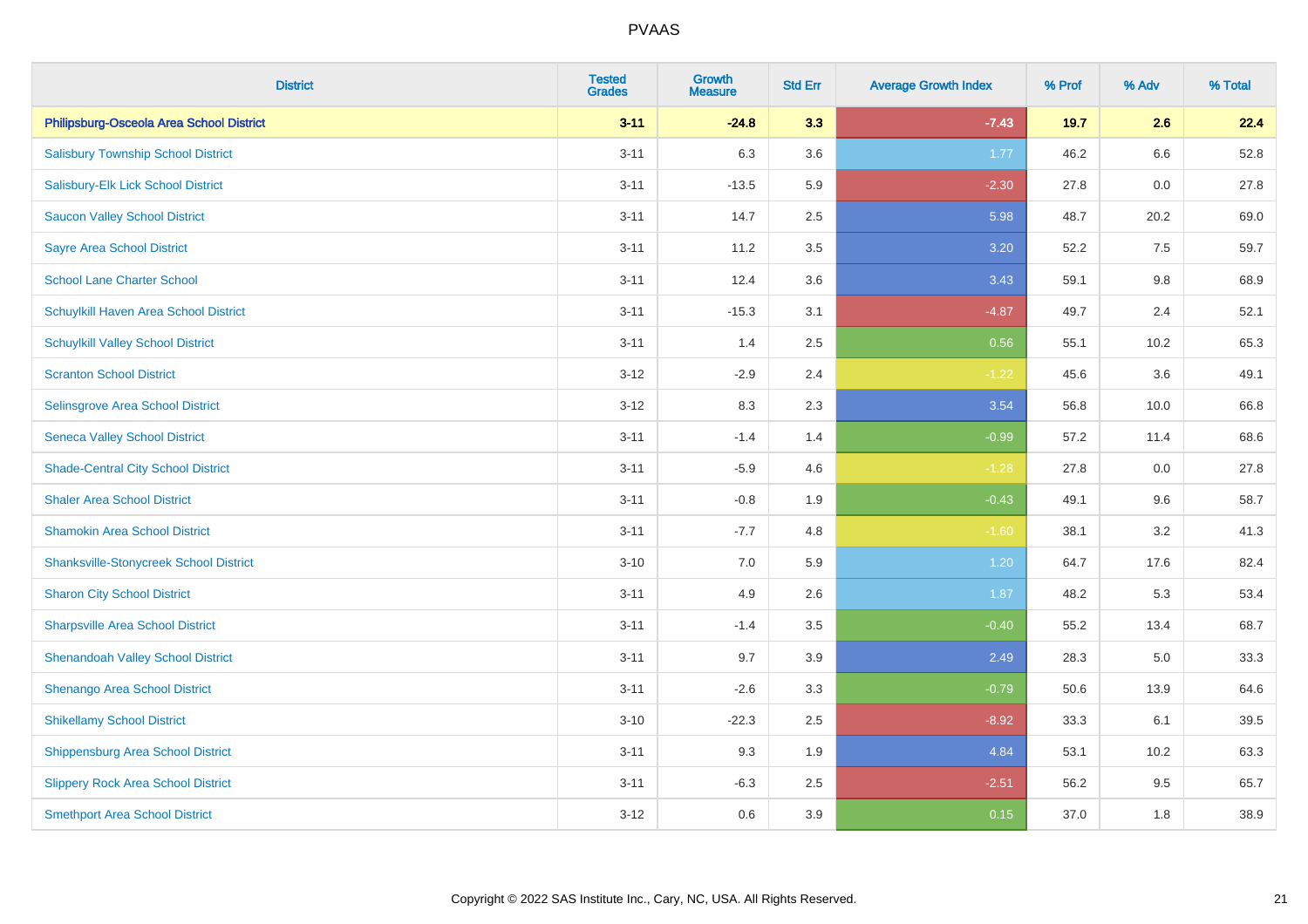| <b>District</b>                            | <b>Tested</b><br><b>Grades</b> | <b>Growth</b><br><b>Measure</b> | <b>Std Err</b> | <b>Average Growth Index</b> | % Prof | % Adv | % Total |
|--------------------------------------------|--------------------------------|---------------------------------|----------------|-----------------------------|--------|-------|---------|
| Philipsburg-Osceola Area School District   | $3 - 11$                       | $-24.8$                         | 3.3            | $-7.43$                     | 19.7   | 2.6   | 22.4    |
| <b>Solanco School District</b>             | $3 - 11$                       | $-11.0$                         | 2.0            | $-5.55$                     | 41.6   | 4.5   | 46.1    |
| <b>Somerset Area School District</b>       | $3 - 11$                       | $-4.4$                          | 2.3            | $-1.93$                     | 44.4   | 14.9  | 59.3    |
| <b>Souderton Area School District</b>      | $3 - 11$                       | 12.4                            | 1.5            | 8.28                        | 61.7   | 15.2  | 76.9    |
| South Allegheny School District            | $3 - 11$                       | $-8.8$                          | 3.2            | $-2.70$                     | 40.5   | 0.0   | 40.5    |
| South Butler County School District        | $3 - 10$                       | 3.9                             | 2.5            | 1.54                        | 53.1   | 16.6  | 69.7    |
| <b>South Eastern School District</b>       | $3 - 11$                       | 0.9                             | 2.4            | 0.39                        | 54.8   | 6.6   | 61.4    |
| South Fayette Township School District     | $3 - 11$                       | 1.7                             | 2.0            | 0.88                        | 61.0   | 26.5  | 87.6    |
| <b>South Park School District</b>          | $3 - 11$                       | $-11.3$                         | 2.7            | $-4.23$                     | 53.5   | 13.7  | 67.3    |
| South Side Area School District            | $3 - 11$                       | $-1.6$                          | 3.3            | $-0.48$                     | 50.0   | 6.8   | 56.8    |
| South Western School District              | $3 - 12$                       | 3.9                             | 1.9            | 2.08                        | 60.2   | 8.1   | 68.3    |
| South Williamsport Area School District    | $3 - 10$                       | $-5.7$                          | 2.5            | $-2.30$                     | 45.5   | 4.5   | 50.0    |
| Southeastern Greene School District        | $3 - 10$                       | 3.3                             | 4.6            | 0.72                        | 57.6   | 6.1   | 63.6    |
| Southern Columbia Area School District     | $3 - 11$                       | $-14.6$                         | 3.0            | $-4.92$                     | 55.0   | 4.0   | 59.0    |
| Southern Fulton School District            | $3 - 11$                       | $-23.7$                         | 4.4            | $-5.37$                     | 34.2   | 10.5  | 44.7    |
| Southern Huntingdon County School District | $3 - 11$                       | $-12.9$                         | 3.2            | $-3.98$                     | 32.5   | 2.5   | 35.0    |
| Southern Lehigh School District            | $3 - 11$                       | $-0.4$                          | 2.3            | $-0.17$                     | 66.1   | 11.9  | 78.0    |
| Southern Tioga School District             | $3 - 11$                       | $-11.5$                         | 2.7            | $-4.25$                     | 47.8   | 6.4   | 54.3    |
| Southern York County School District       | $3 - 11$                       | 14.2                            | 2.1            | 6.91                        | 55.1   | 18.1  | 73.1    |
| <b>Southmoreland School District</b>       | $3 - 11$                       | $-8.3$                          | 3.6            | $-2.32$                     | 56.8   | 7.2   | 64.0    |
| <b>Spring Cove School District</b>         | $3 - 11$                       | 3.4                             | 2.5            | 1.33                        | 47.8   | 12.7  | 60.4    |
| <b>Spring Grove Area School District</b>   | $3 - 11$                       | 5.6                             | 2.1            | 2.68                        | 55.1   | 15.0  | 70.1    |
| <b>Springfield School District</b>         | $3 - 11$                       | 13.8                            | 1.7            | 7.99                        | 60.9   | 21.5  | 82.4    |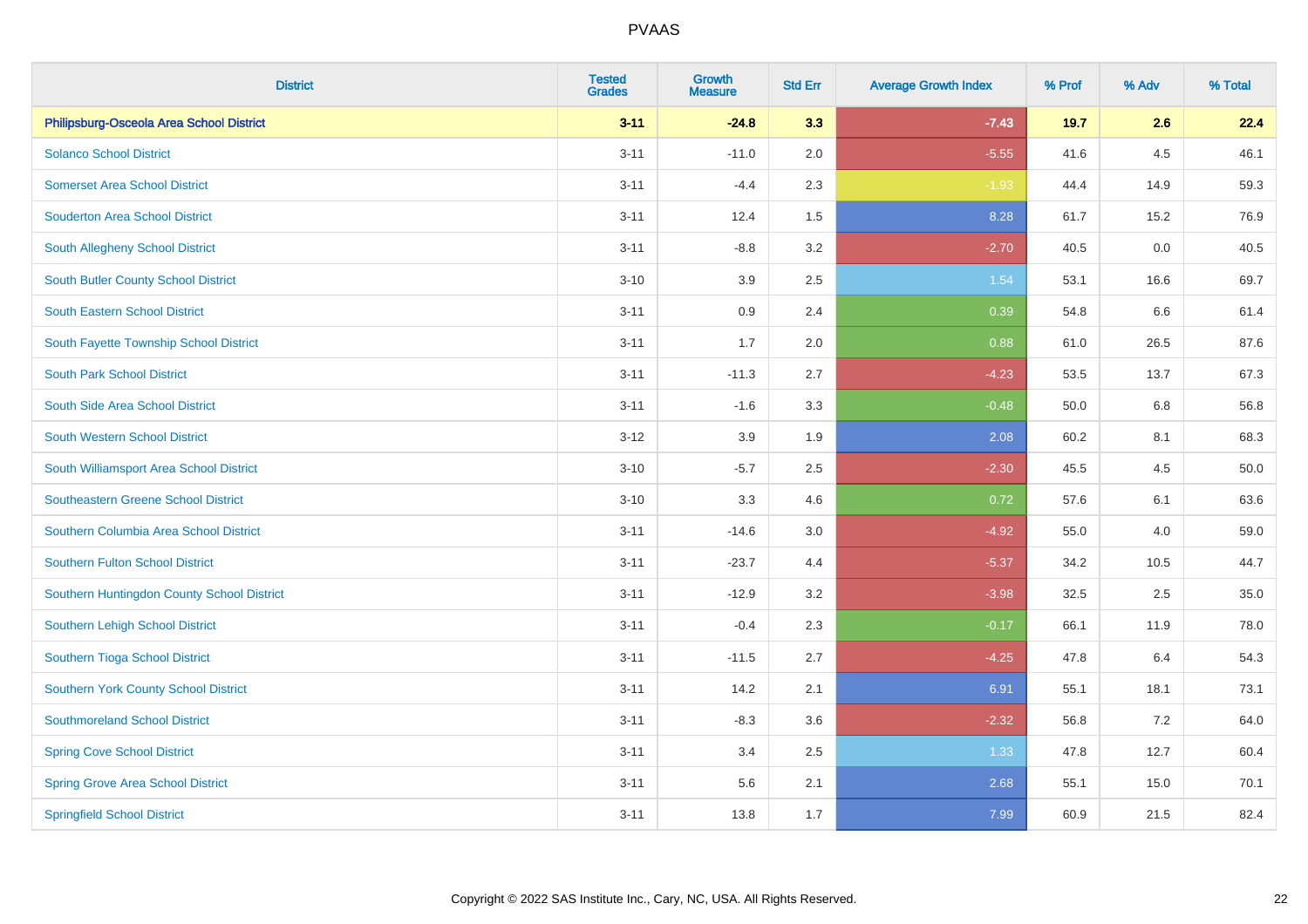| <b>District</b>                              | <b>Tested</b><br><b>Grades</b> | Growth<br><b>Measure</b> | <b>Std Err</b> | <b>Average Growth Index</b> | % Prof | % Adv   | % Total |
|----------------------------------------------|--------------------------------|--------------------------|----------------|-----------------------------|--------|---------|---------|
| Philipsburg-Osceola Area School District     | $3 - 11$                       | $-24.8$                  | 3.3            | $-7.43$                     | 19.7   | 2.6     | 22.4    |
| <b>Springfield Township School District</b>  | $3 - 11$                       | $-18.9$                  | 3.2            | $-5.88$                     | 62.6   | 3.6     | 66.3    |
| <b>Spring-Ford Area School District</b>      | $3 - 11$                       | 6.0                      | 1.3            | 4.46                        | 60.8   | 16.5    | 77.4    |
| <b>State College Area School District</b>    | $3 - 11$                       | 20.5                     | 1.4            | 14.33                       | 58.0   | 25.9    | 84.0    |
| <b>Steel Valley School District</b>          | $3 - 11$                       | 6.5                      | 3.4            | 1.89                        | 50.7   | 5.6     | 56.3    |
| <b>Steelton-Highspire School District</b>    | $3 - 11$                       | $-11.8$                  | 3.5            | $-3.40$                     | 14.5   | $0.0\,$ | 14.5    |
| <b>Sto-Rox School District</b>               | $3 - 10$                       | 6.6                      | 3.7            | 1.80                        | 13.4   | 0.0     | 13.4    |
| <b>Stroudsburg Area School District</b>      | $3 - 11$                       | 5.5                      | 1.9            | 2.88                        | 48.1   | 4.2     | 52.3    |
| <b>Sugar Valley Rural Charter School</b>     | $3 - 11$                       | $-11.0$                  | 4.5            | $-2.46$                     | 14.9   | 0.0     | 14.9    |
| <b>Sullivan County School District</b>       | $3 - 10$                       | $-4.0$                   | 4.4            | $-0.90$                     | 66.7   | 2.6     | 69.2    |
| <b>Susquehanna Community School District</b> | $3 - 11$                       | $-2.8$                   | 4.2            | $-0.66$                     | 49.4   | 6.9     | 56.3    |
| Susquehanna Township School District         | $3 - 12$                       | $-5.8$                   | 2.7            | $-2.17$                     | 36.0   | 5.6     | 41.6    |
| <b>Susquenita School District</b>            | $3 - 11$                       | $-0.1$                   | 2.8            | $-0.01$                     | 47.7   | 10.1    | 57.8    |
| <b>Tacony Academy Charter School</b>         | $3 - 11$                       | $-14.7$                  | 3.0            | $-4.82$                     | 22.4   | 1.8     | 24.1    |
| <b>Tamaqua Area School District</b>          | $3 - 12$                       | $-8.2$                   | 2.5            | $-3.24$                     | 44.5   | 1.9     | 46.4    |
| <b>Tech Freire Charter School</b>            | $9 - 11$                       | 9.3                      | 2.9            | 3.26                        | 18.0   | 1.1     | 19.1    |
| The New Academy Charter School               | $8 - 11$                       | $-10.4$                  | 5.2            | $-2.00$                     | 0.0    | 0.0     | $0.0\,$ |
| <b>Tidioute Community Charter School</b>     | $3 - 11$                       | 5.7                      | 5.1            | 1.11                        | 34.4   | 21.9    | 56.2    |
| <b>Titusville Area School District</b>       | $3 - 11$                       | $-13.2$                  | 2.6            | $-4.99$                     | 43.2   | 4.8     | 48.0    |
| <b>Towanda Area School District</b>          | $3 - 11$                       | 4.0                      | 2.8            | 1.44                        | 39.4   | 6.6     | 46.0    |
| <b>Trinity Area School District</b>          | $3 - 11$                       | $-5.4$                   | 2.0            | $-2.71$                     | 48.3   | 11.8    | 60.1    |
| <b>Tri-Valley School District</b>            | $3 - 10$                       | $-6.4$                   | 4.1            | $-1.57$                     | 37.0   | 4.4     | 41.3    |
| <b>Troy Area School District</b>             | $3 - 10$                       | $-4.3$                   | 3.4            | $-1.26$                     | 43.2   | 5.7     | 48.9    |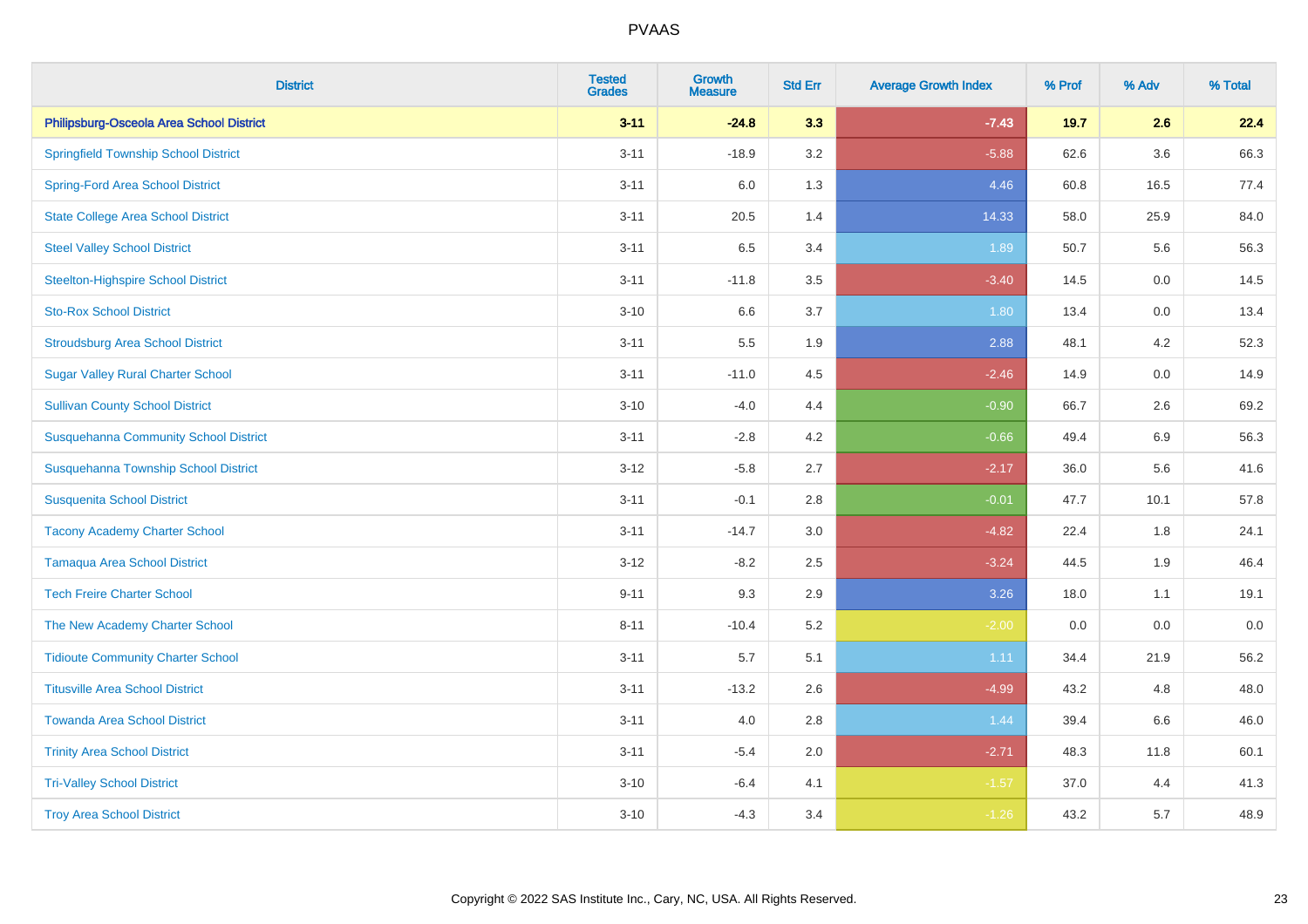| <b>District</b>                                | <b>Tested</b><br><b>Grades</b> | Growth<br><b>Measure</b> | <b>Std Err</b> | <b>Average Growth Index</b> | % Prof | % Adv   | % Total |
|------------------------------------------------|--------------------------------|--------------------------|----------------|-----------------------------|--------|---------|---------|
| Philipsburg-Osceola Area School District       | $3 - 11$                       | $-24.8$                  | 3.3            | $-7.43$                     | 19.7   | 2.6     | 22.4    |
| <b>Tulpehocken Area School District</b>        | $3 - 12$                       | $-13.7$                  | 2.8            | $-4.81$                     | 36.7   | 2.8     | 39.4    |
| <b>Tunkhannock Area School District</b>        | $3 - 11$                       | 2.3                      | $2.2\,$        | 1.01                        | 44.9   | $9.6\,$ | 54.6    |
| <b>Turkeyfoot Valley Area School District</b>  | $3 - 12$                       | $-4.3$                   | 5.6            | $-0.76$                     | 22.0   | 5.1     | 27.1    |
| <b>Tuscarora School District</b>               | $3 - 11$                       | $-0.6$                   | 2.3            | $-0.27$                     | 45.1   | 8.1     | 53.2    |
| <b>Tussey Mountain School District</b>         | $3 - 12$                       | 1.5                      | 3.7            | 0.40                        | 38.6   | 1.8     | 40.4    |
| <b>Twin Valley School District</b>             | $3 - 12$                       | $-3.6$                   | 2.1            | $-1.69$                     | 49.6   | 7.1     | 56.8    |
| <b>Tyrone Area School District</b>             | $3 - 12$                       | 19.7                     | 2.5            | 7.87                        | 60.4   | 16.7    | 77.1    |
| <b>Union Area School District</b>              | $3 - 11$                       | 1.9                      | 4.3            | 0.44                        | 61.5   | 0.0     | 61.5    |
| <b>Union City Area School District</b>         | $3 - 12$                       | $-10.2$                  | 3.6            | $-2.87$                     | 42.9   | 3.2     | 46.0    |
| <b>Union School District</b>                   | $3 - 12$                       | 2.3                      | 4.2            | 0.54                        | 32.6   | 7.0     | 39.5    |
| <b>Uniontown Area School District</b>          | $3 - 11$                       | 6.0                      | 3.2            | 1.87                        | 62.4   | 5.9     | 68.2    |
| <b>Unionville-Chadds Ford School District</b>  | $3 - 11$                       | 17.1                     | 3.1            | 5.51                        | 68.1   | 13.2    | 81.3    |
| <b>United School District</b>                  | $3 - 11$                       | 2.1                      | 3.4            | 0.63                        | 60.3   | 6.6     | 66.9    |
| <b>Universal Audenried Charter School</b>      | $9 - 11$                       | $-5.8$                   | 2.4            | $-2.40$                     | 14.6   | 0.0     | 14.6    |
| <b>Upper Adams School District</b>             | $3 - 11$                       | 1.3                      | 2.9            | 0.47                        | 55.2   | $8.6\,$ | 63.8    |
| <b>Upper Darby School District</b>             | $3 - 12$                       | 6.9                      | 1.5            | 4.62                        | 45.0   | 6.7     | 51.7    |
| <b>Upper Dauphin Area School District</b>      | $3 - 11$                       | $-6.3$                   | 3.2            | $-1.98$                     | 37.4   | 4.8     | 42.2    |
| <b>Upper Dublin School District</b>            | $3 - 12$                       | 15.4                     | 1.8            | 8.53                        | 60.8   | 24.8    | 85.6    |
| <b>Upper Merion Area School District</b>       | $3 - 11$                       | 15.3                     | 2.0            | 7.62                        | 59.3   | 19.3    | 78.6    |
| <b>Upper Moreland Township School District</b> | $3 - 11$                       | $-5.0$                   | 2.2            | $-2.31$                     | 57.9   | 4.0     | 61.9    |
| <b>Upper Perkiomen School District</b>         | $3 - 11$                       | 22.1                     | 2.1            | 10.74                       | 57.7   | 13.2    | 70.9    |
| <b>Upper Saint Clair School District</b>       | $3 - 11$                       | 18.5                     | 1.7            | 10.65                       | 61.8   | 30.1    | 91.9    |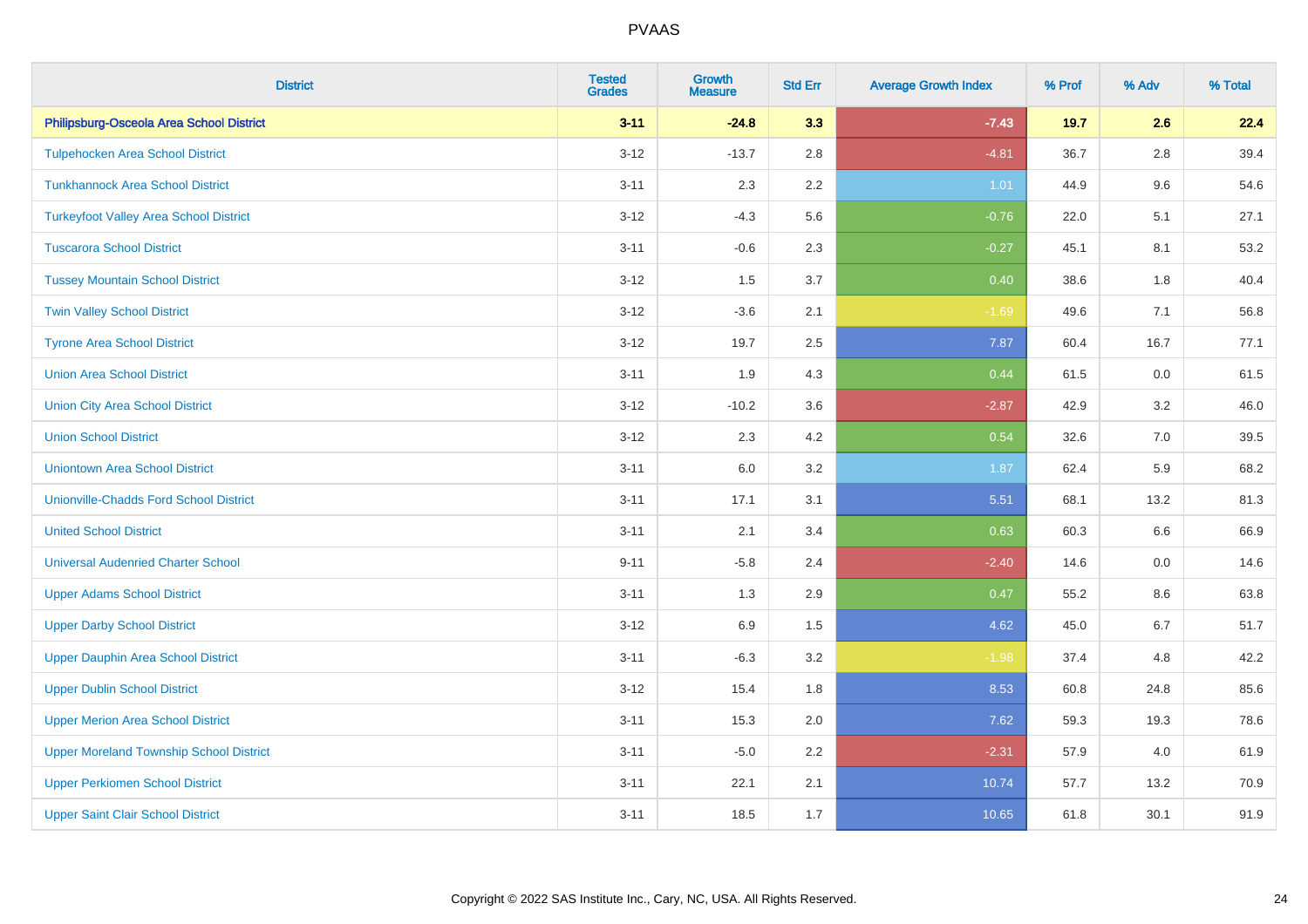| <b>District</b>                               | <b>Tested</b><br><b>Grades</b> | <b>Growth</b><br><b>Measure</b> | <b>Std Err</b> | <b>Average Growth Index</b> | % Prof | % Adv   | % Total |
|-----------------------------------------------|--------------------------------|---------------------------------|----------------|-----------------------------|--------|---------|---------|
| Philipsburg-Osceola Area School District      | $3 - 11$                       | $-24.8$                         | 3.3            | $-7.43$                     | 19.7   | 2.6     | 22.4    |
| Urban Pathways 6-12 Charter School            | $6 - 11$                       | 4.8                             | 6.4            | 0.75                        | 28.6   | $0.0\,$ | 28.6    |
| <b>Valley Grove School District</b>           | $3 - 10$                       | $-3.7$                          | 3.7            | $-1.01$                     | 51.2   | 6.1     | 57.3    |
| <b>Valley View School District</b>            | $3 - 11$                       | 18.1                            | 2.4            | 7.42                        | 53.7   | 14.7    | 68.4    |
| <b>Wallenpaupack Area School District</b>     | $3 - 11$                       | $-7.1$                          | 2.3            | $-3.09$                     | 40.8   | 2.4     | 43.1    |
| <b>Wallingford-Swarthmore School District</b> | $3 - 10$                       | 0.9                             | 2.4            | 0.38                        | 64.4   | 22.7    | 87.1    |
| <b>Warren County School District</b>          | $3 - 11$                       | $-0.1$                          | 1.8            | $-0.06$                     | 37.2   | 5.3     | 42.6    |
| <b>Warrior Run School District</b>            | $3 - 11$                       | 4.6                             | 3.0            | 1.51                        | 40.9   | 8.1     | 49.0    |
| <b>Warwick School District</b>                | $3 - 11$                       | 5.2                             | 1.9            | 2.76                        | 46.4   | 17.0    | 63.3    |
| <b>Washington School District</b>             | $3 - 11$                       | $-4.9$                          | $2.8\,$        | $-1.76$                     | 30.1   | 2.4     | 32.5    |
| <b>Wattsburg Area School District</b>         | $3 - 11$                       | 6.5                             | 2.7            | 2.43                        | 42.7   | 7.6     | 50.3    |
| <b>Wayne Highlands School District</b>        | $3 - 11$                       | 7.8                             | 2.4            | 3.23                        | 52.3   | 13.1    | 65.4    |
| <b>Waynesboro Area School District</b>        | $3 - 12$                       | $-6.1$                          | 1.9            | $-3.20$                     | 50.0   | $6.8\,$ | 56.8    |
| <b>Wellsboro Area School District</b>         | $3 - 11$                       | $-12.4$                         | 3.0            | $-4.11$                     | 49.2   | 11.9    | 61.1    |
| <b>West Allegheny School District</b>         | $3 - 12$                       | 4.0                             | 2.1            | 1.96                        | 63.1   | 15.7    | 78.8    |
| <b>West Branch Area School District</b>       | $3 - 11$                       | 0.2                             | 3.8            | 0.05                        | 47.2   | 1.9     | 49.1    |
| <b>West Chester Area School District</b>      | $3 - 11$                       | 12.6                            | 1.2            | 10.38                       | 66.8   | 20.2    | 87.0    |
| <b>West Greene School District</b>            | $3 - 11$                       | $-4.5$                          | 4.3            | $-1.04$                     | 36.6   | 7.3     | 43.9    |
| West Jefferson Hills School District          | $3 - 11$                       | 1.8                             | 2.1            | 0.88                        | 55.7   | 20.8    | 76.4    |
| <b>West Middlesex Area School District</b>    | $3 - 10$                       | $-8.4$                          | 3.8            | $-2.21$                     | 34.9   | 2.8     | 37.6    |
| <b>West Mifflin Area School District</b>      | $3 - 12$                       | $-12.3$                         | 2.9            | $-4.22$                     | 39.7   | 10.3    | 50.0    |
| <b>West Perry School District</b>             | $3 - 11$                       | 12.5                            | 2.5            | 4.99                        | 56.6   | 8.4     | 65.0    |
| <b>West Shore School District</b>             | $3 - 12$                       | 5.0                             | 1.4            | 3.59                        | 54.2   | 9.4     | 63.6    |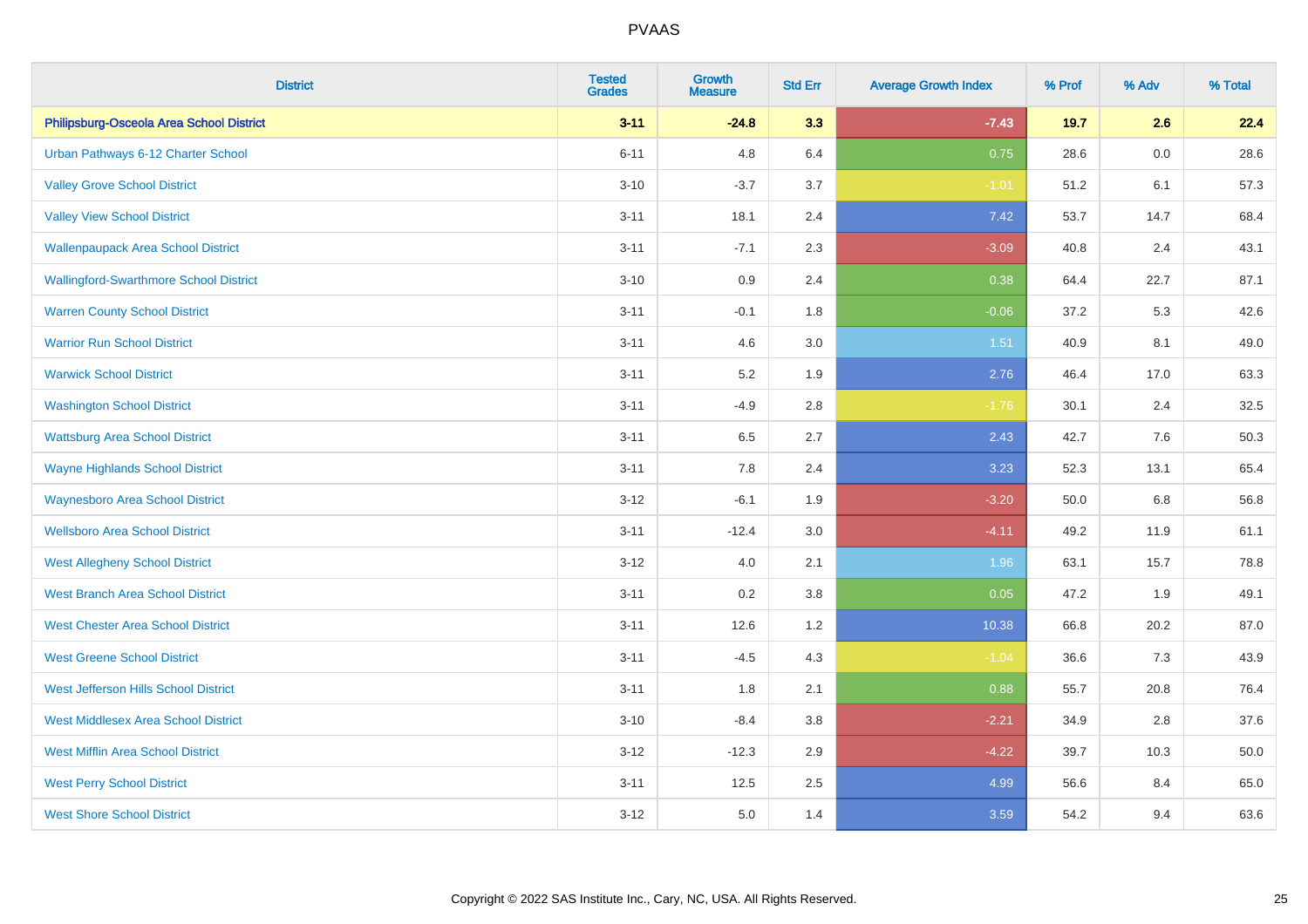| <b>District</b>                                 | <b>Tested</b><br><b>Grades</b> | <b>Growth</b><br><b>Measure</b> | <b>Std Err</b> | <b>Average Growth Index</b> | % Prof | % Adv | % Total |
|-------------------------------------------------|--------------------------------|---------------------------------|----------------|-----------------------------|--------|-------|---------|
| Philipsburg-Osceola Area School District        | $3 - 11$                       | $-24.8$                         | 3.3            | $-7.43$                     | 19.7   | 2.6   | 22.4    |
| <b>West Side CTC</b>                            | $9 - 10$                       | $-37.4$                         | 4.3            | $-8.64$                     | 8.8    | 0.0   | 8.8     |
| <b>West York Area School District</b>           | $3 - 12$                       | 3.2                             | 2.3            | 1.38                        | 53.8   | 4.4   | 58.2    |
| <b>Western Beaver County School District</b>    | $3 - 11$                       | $-7.8$                          | 4.2            | $-1.87$                     | 56.5   | 6.5   | 63.0    |
| <b>Western Wayne School District</b>            | $3 - 11$                       | 5.6                             | 2.9            | 1.93                        | 41.3   | 17.4  | 58.7    |
| <b>Westinghouse Arts Academy Charter School</b> | $9 - 10$                       | $-0.7$                          | 3.6            | $-0.19$                     | 59.2   | 8.4   | 67.6    |
| <b>Westmont Hilltop School District</b>         | $3 - 11$                       | $-4.0$                          | 2.8            | $-1.40$                     | 36.3   | 13.3  | 49.6    |
| <b>Whitehall-Coplay School District</b>         | $3 - 11$                       | 6.1                             | 1.8            | 3.45                        | 49.3   | 7.4   | 56.6    |
| <b>Wilkes-Barre Area School District</b>        | $3 - 11$                       | 0.1                             | 3.2            | 0.02                        | 35.5   | 5.4   | 40.9    |
| <b>William Penn School District</b>             | $3 - 12$                       | 8.3                             | 2.1            | 3.99                        | 35.6   | 3.0   | 38.7    |
| <b>Williams Valley School District</b>          | $3 - 11$                       | $-7.3$                          | 3.4            | $-2.13$                     | 23.2   | 0.0   | 23.2    |
| <b>Williamsburg Community School District</b>   | $3 - 11$                       | $-14.3$                         | 4.1            | $-3.48$                     | 28.3   | 0.0   | 28.3    |
| <b>Williamsport Area School District</b>        | $3 - 11$                       | 1.9                             | 1.8            | 1.04                        | 44.1   | 12.8  | 56.9    |
| Wilmington Area School District                 | $3 - 11$                       | $7.5\,$                         | 3.0            | 2.48                        | 55.1   | 5.1   | 60.2    |
| <b>Wilson Area School District</b>              | $3 - 11$                       | 6.0                             | 2.6            | 2.30                        | 48.7   | 8.5   | 57.2    |
| <b>Wilson School District</b>                   | $3 - 12$                       | 8.8                             | 1.5            | 5.96                        | 52.6   | 14.6  | 67.2    |
| <b>Windber Area School District</b>             | $3 - 11$                       | $-7.2$                          | 3.2            | $-2.24$                     | 55.4   | 7.2   | 62.6    |
| <b>Wissahickon School District</b>              | $3 - 10$                       | 12.5                            | 1.8            | 6.85                        | 58.3   | 22.4  | 80.7    |
| <b>Woodland Hills School District</b>           | $3-12$                         | 3.2                             | 2.6            | 1.22                        | 31.4   | 3.6   | 35.0    |
| <b>Wyalusing Area School District</b>           | $3 - 12$                       | 8.8                             | 3.3            | 2.68                        | 54.6   | 11.7  | 66.2    |
| <b>Wyoming Area School District</b>             | $3 - 10$                       | $-1.3$                          | 2.6            | $-0.50$                     | 53.8   | 10.8  | 64.6    |
| <b>Wyoming Valley West School District</b>      | $3 - 11$                       | $-2.2$                          | 2.4            | $-0.91$                     | 49.4   | 3.0   | 52.4    |
| <b>Wyomissing Area School District</b>          | $3-12$                         | 0.8                             | 2.6            | 0.33                        | 55.7   | 17.6  | 73.3    |